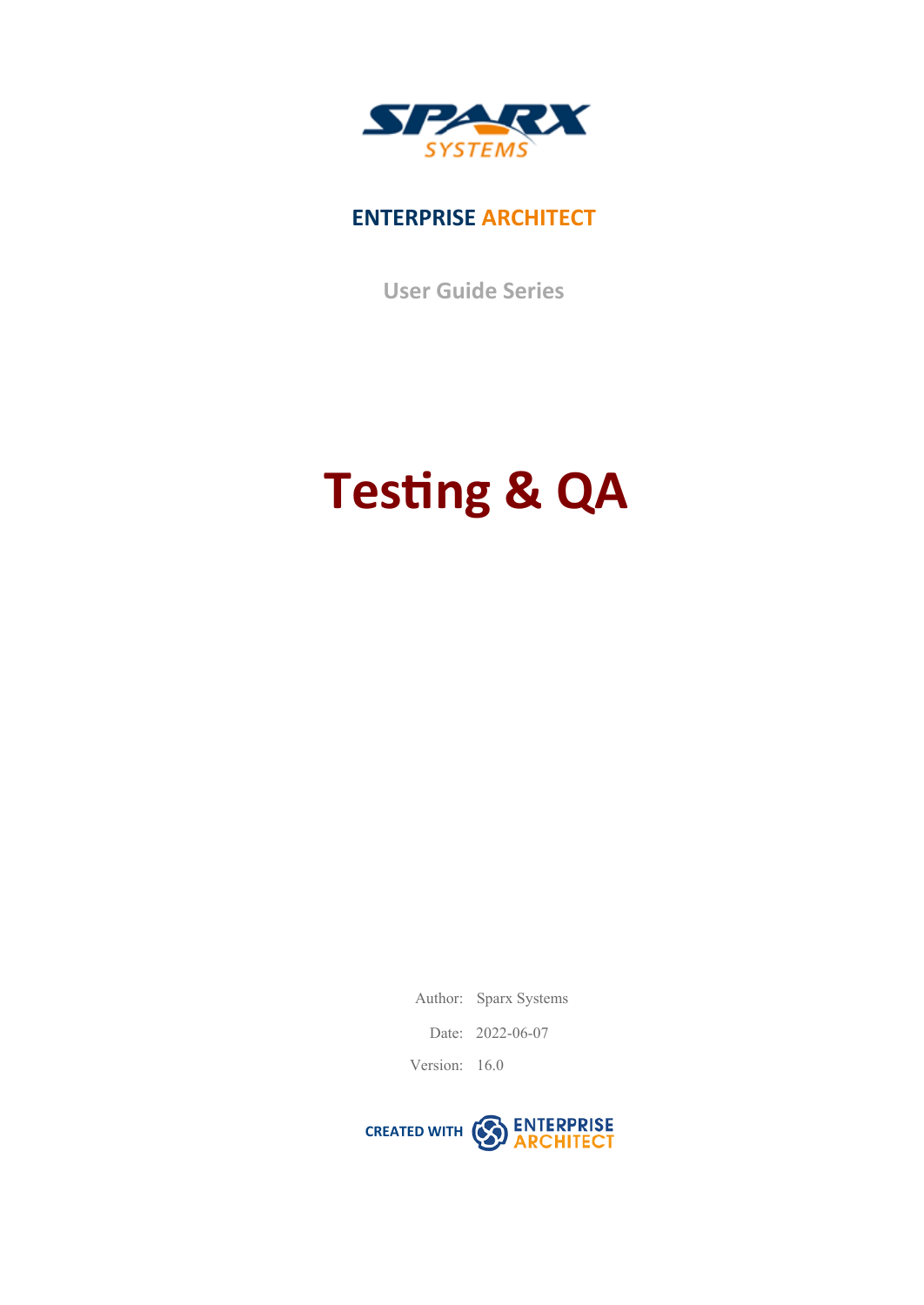# **Table of Contents**

| Testing &                                |  |
|------------------------------------------|--|
| <b>Test Management</b>                   |  |
| <b>Create Test Records</b>               |  |
| <b>Show Test Script Compartments</b>     |  |
| Properties Window for Test Items         |  |
| Move or Copy Tests Between Test Classes  |  |
| <b>Create Maintenance Item From Test</b> |  |
| Move Tests Between Elements              |  |
| Import Test From Other Elements          |  |
| Import Scenario as Test                  |  |
| Import Requirement or Constraint as Test |  |
| <b>Test Documentation</b>                |  |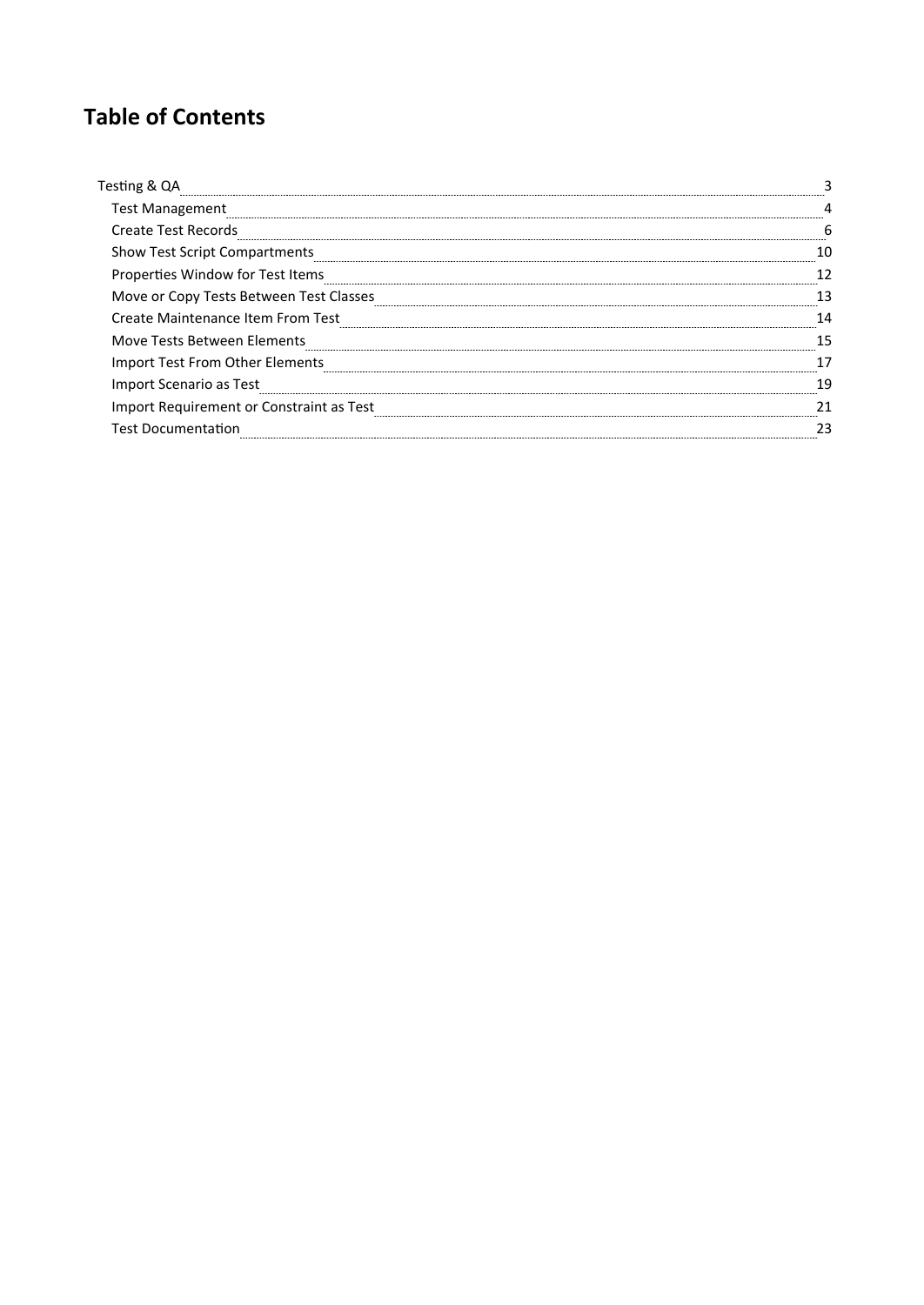# **Testing & QA**



It is important in any project to perform quality control of both the process and the output of the project; Enterprise Architect provides several facilities for testing and validating your model structure and content, including Integration with the unit testing tools JUnit and NUnit.

### **Facilities**

| <b>Facility</b>             | <b>Description</b>                                                                                                                                                                                                                                                                                                                                                    |
|-----------------------------|-----------------------------------------------------------------------------------------------------------------------------------------------------------------------------------------------------------------------------------------------------------------------------------------------------------------------------------------------------------------------|
| Testing                     | Create and manage test scripts for model elements. Explore the Testing user<br>interface, supporting unit, integration, scenario, system, acceptance and inspection<br>tests.                                                                                                                                                                                         |
| Model Validation            | Check UML elements, diagrams or Packages against known UML rules (identified<br>in configuring validation) and constraints defined within the model, using the<br>Object Constraint Language (OCL). Define your own checks against custom rules<br>and constraints. See the Model Validation Help topic for more information on<br>setting up model validation rules. |
| <b>Testpoint Management</b> | Pass or fail application tasks, viewing test results in real time as the program<br>executes and results are saved. See the Help section on Testpoints for more<br>information on setting up and running automated tests.                                                                                                                                             |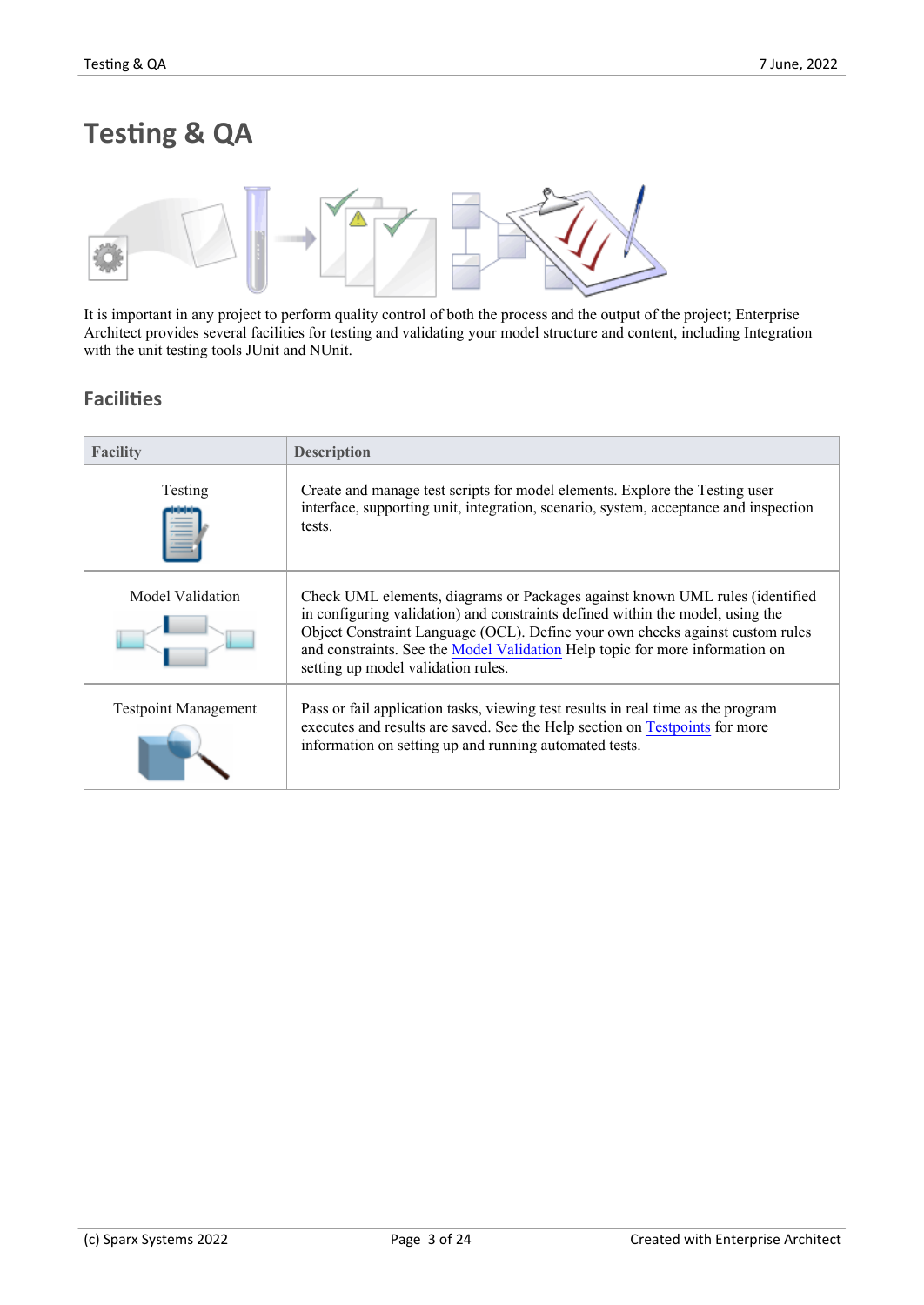# **Test Management**



Enterprise Architect is not only a UML Modeling environment, it is also a complete Test Management environment. Using Enterprise Architect you can create and manage test scripts for model elements, developing unit, integration, scenario, system, acceptance and inspection tests; these can include test cases generated from xUnit testing and Testpoint Management.

You can also import or move tests from other elements, generate them from scenarios, and generate test documentation and reports; you can indicate the presence of tests on an element by displaying test information in a compartment of the element in a diagram.

It is simple to attach even complex tests to any model element. Keeping the model elements and the testing documentation in one integrated model significantly improves the communication between the test-team and the software developers and architects.

The system's detailed search facilities make it easy to find failing test cases, test cases not run and test cases that have been passed; using the testing and search capabilities, it is easy to navigate through the modeland quickly locate problem spots, design flaws and other critical issues.

### **Test Tasks**

| <b>Tasks</b>        | <b>Detail</b>                                                                                                                                                                                                                          |
|---------------------|----------------------------------------------------------------------------------------------------------------------------------------------------------------------------------------------------------------------------------------|
| <b>Create Tests</b> | You initially create tests in either the 'Test Details' dialog or the Test Cases<br>window.                                                                                                                                            |
|                     | Typically, you create:                                                                                                                                                                                                                 |
|                     | Unit tests for things that are being built, such as Classes and components<br>٠                                                                                                                                                        |
|                     | Integration tests to test how components work together<br>٠                                                                                                                                                                            |
|                     | System tests to ensure the system meets business requirements<br>٠                                                                                                                                                                     |
|                     | Acceptance tests to test user satisfaction<br>٠                                                                                                                                                                                        |
|                     | Scenario tests to test the end-to-end suitability and functionality of the<br>$\bullet$<br>application                                                                                                                                 |
|                     | Inspection tests for peer review of things that are being built using a well<br>$\bullet$<br>defined process                                                                                                                           |
|                     | These test categories are otherwise referred to as test Classes.                                                                                                                                                                       |
|                     | There is also a 'Full Test Suite' tab that displays a read-only list of all the Test items<br>on the element, grouped by type. If you double-click on an item in this list, the<br>appropriate tab displays with the item highlighted. |
| <b>Using Tests</b>  | Tasks that you might perform via the Test Cases window when working with tests<br>include:                                                                                                                                             |
|                     | Create and edit test records<br>٠                                                                                                                                                                                                      |
|                     | Import a scenario from an element or a Package as a test<br>٠                                                                                                                                                                          |
|                     | Import an internal requirement or constraint as a test<br>٠                                                                                                                                                                            |
|                     | Import a test from another element<br>٠                                                                                                                                                                                                |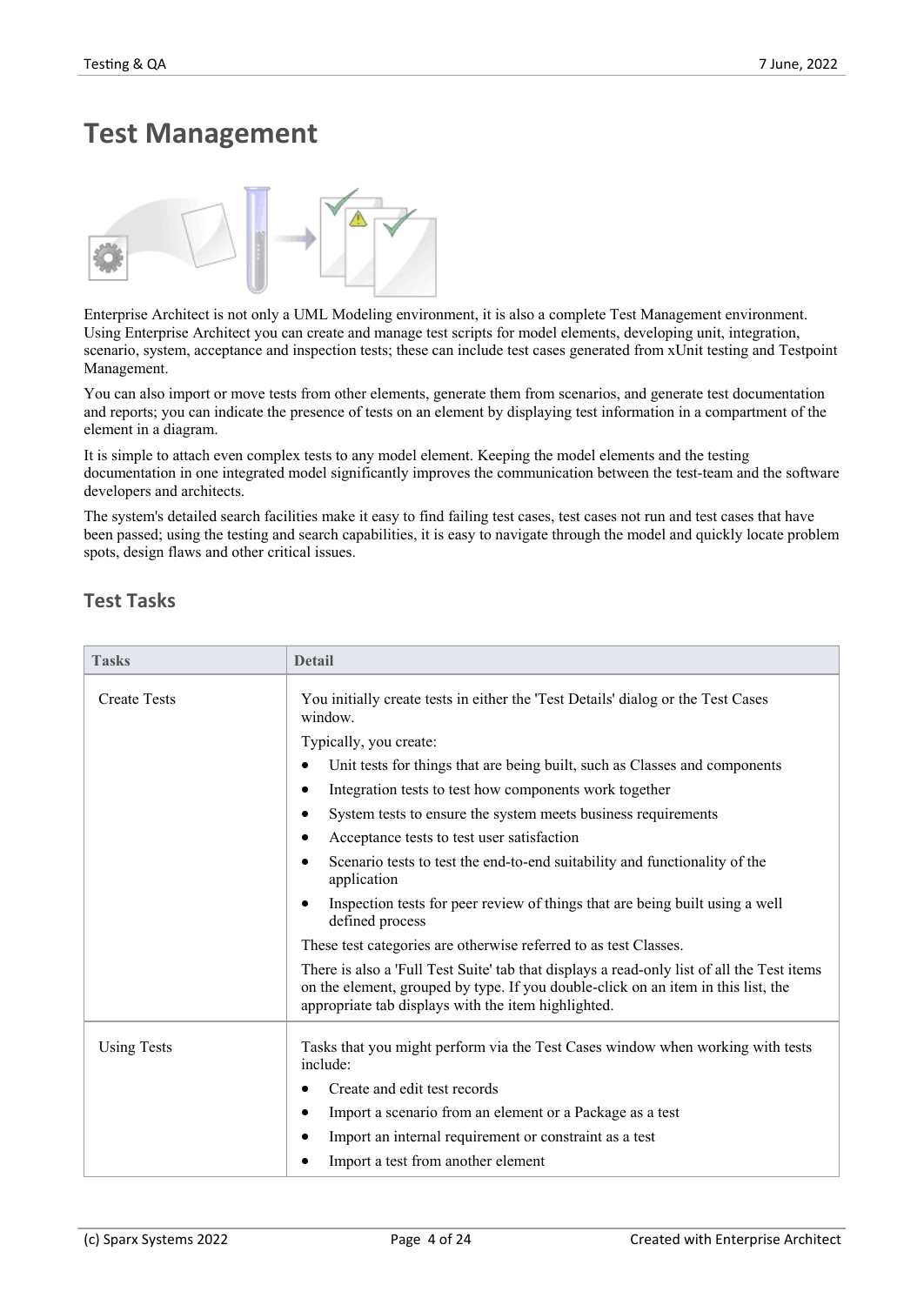| Create a maintenance item from a test                                          |
|--------------------------------------------------------------------------------|
| Move or copy tests between test classes<br>$\bullet$                           |
| Move a test from one element to another                                        |
| Print the list of tests of the current test class for the element<br>$\bullet$ |
| Delete the test                                                                |

#### **Notes**

- Most of the listed tasks relate to a tests for a single element
- · You can display the Test Cases window for an element on a diagram, by clicking on the element and pressing the T key
- · You can make a set of tests available to a number of elements by performing the listed tasks on a Test Case element and then associating that Test Case with each of the other elements; the Test Case element also helps to make tests more visible in diagrams, the Browser window, windows and searches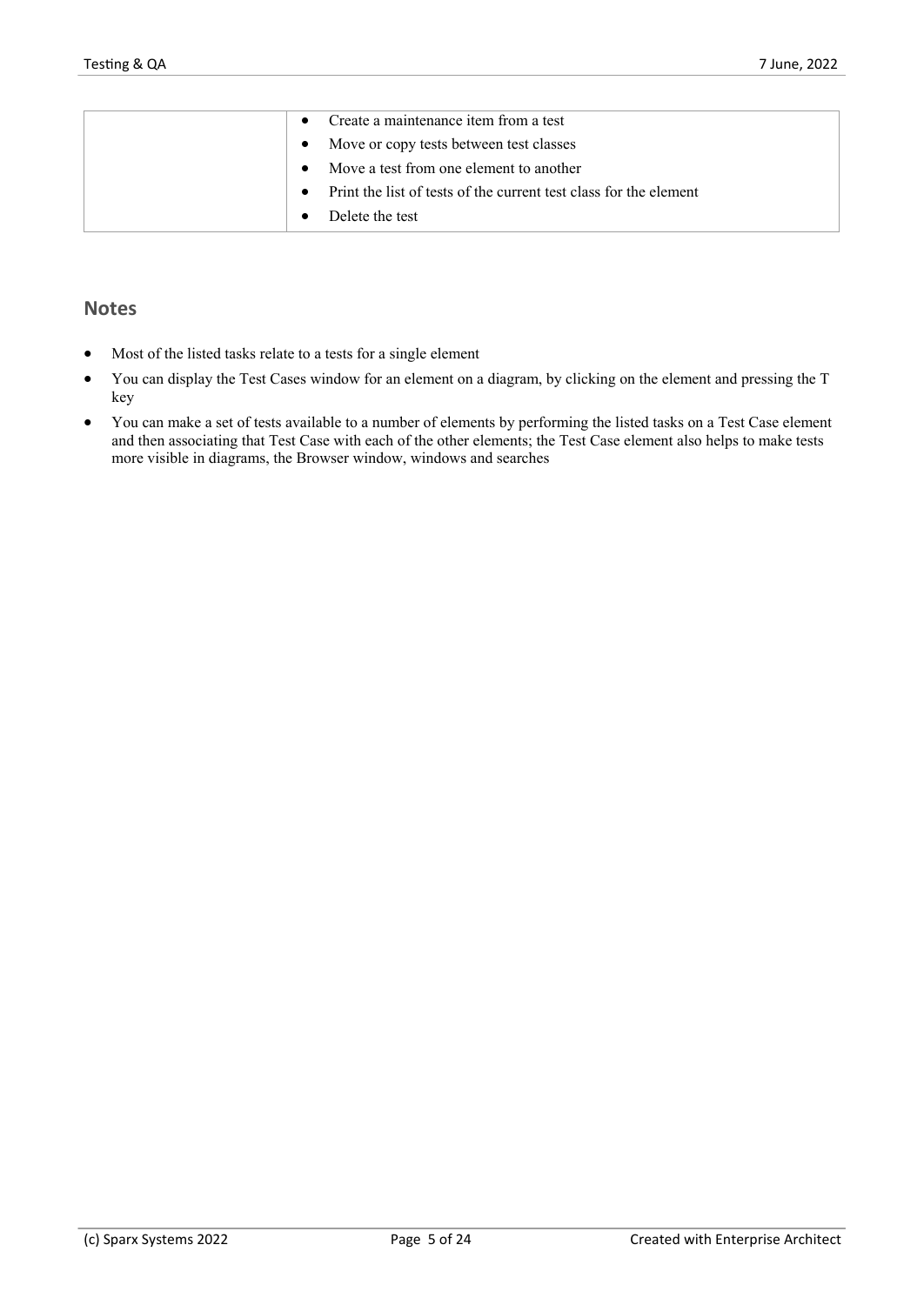# **Create Test Records**

When you need to create or edit a test record on an element, for any of the six types of test, you can do so using either:

- The Test Cases window (to quickly set up or change test records, and perform operations on them)
- The 'Test Details' dialog (To create test records with more Notes information, which you can also add through the Notes window)
- · The Properties window for Test items (to edit the properties ofexisting tests see the *Properties Window for Test Items* Help topic)

Whichever type of test you are recording, you complete effectively the same fields.

### **Access**

| Ribbon                    | Construct > Test Management > Tests > $\leq$ test class> : overtype Add new<br><testtype> (Test Cases window)</testtype>                                                                                   |
|---------------------------|------------------------------------------------------------------------------------------------------------------------------------------------------------------------------------------------------------|
| <b>Keyboard Shortcuts</b> | Click on the element : Alt+2 > Testing : < test class > : overtype <i>Add new</i><br><testtype> (Test Cases window)<br/>Click on the element on a diagram   Press the T key (Test Cases window)</testtype> |
| Other                     | On the Test Cases window, double-click on the Test item to display the Test<br>details' dialog                                                                                                             |

### **Create a Test Record in the Test details Dialog**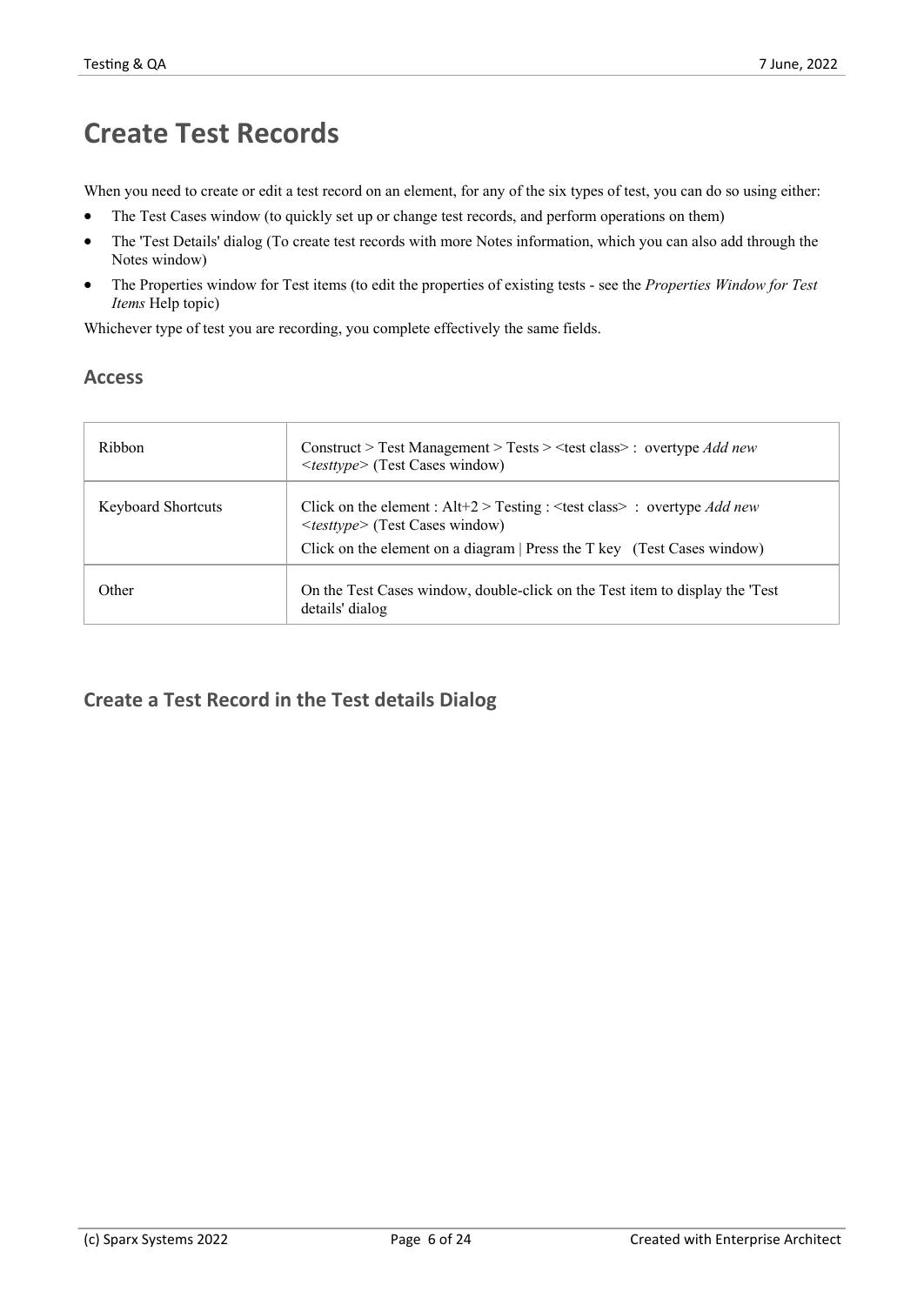| <b>Test details</b> |                                   |                                           |           | ×                        |
|---------------------|-----------------------------------|-------------------------------------------|-----------|--------------------------|
| Test                |                                   |                                           |           |                          |
|                     | Test Ignition Use Case            |                                           |           | Auto                     |
|                     |                                   |                                           |           |                          |
| Description         | Input Acceptance Criteria Results |                                           |           |                          |
| B                   | 拒拒<br>$I \cup \frac{A}{A}$        | $\times^2$ $\times^2$ $\blacksquare$<br>B |           |                          |
|                     | Clean test run                    |                                           |           |                          |
|                     |                                   |                                           |           |                          |
|                     |                                   |                                           |           |                          |
|                     |                                   |                                           |           |                          |
|                     |                                   |                                           |           |                          |
|                     |                                   |                                           |           |                          |
|                     |                                   |                                           |           |                          |
|                     |                                   |                                           |           |                          |
|                     |                                   |                                           |           |                          |
| Class:              | Unit<br>Ŧ                         | Type:                                     | Standard  | ÷                        |
|                     |                                   |                                           |           |                          |
| Run                 |                                   |                                           |           |                          |
|                     | 2 16/07/2021                      | Run By:                                   | Hugh Loyd |                          |
|                     | Ŧ                                 |                                           |           | $\overline{\phantom{a}}$ |
| Run Date:           |                                   |                                           |           |                          |
| Result:             | Pass<br>¥                         | Checked By:                               | Jane Ward | $\overline{\phantom{a}}$ |
|                     |                                   |                                           |           |                          |
| $<<\,$<br>$\,>\,$   | New<br>Apply                      | 0K                                        | Close     | Help                     |

| <b>Field/Button</b> | <b>Action</b>                                                                                                                                                                                 |
|---------------------|-----------------------------------------------------------------------------------------------------------------------------------------------------------------------------------------------|
| Test                | Type the name of the test. This can be any alphanumeric text string you want to<br>use.                                                                                                       |
| Auto                | As an alternative to typing in the name, click on this button to insert predefined<br>auto-counter text; if you do not have auto-counter text configured, an information<br>message displays. |
|                     | If you already have some text in the 'Test' field, it is over-written by the<br>auto-counter text.                                                                                            |
| Class               | This defaults to the class of test you selected in displaying the dialog. If this is not<br>the class you require, click on the drop-down arrow and select the appropriate<br>value.          |
| Type                | Click on the drop-down arrow and select the value indicating the type of test (Load,<br>Regression or Standard). You cannot type in any alternative types.                                    |
|                     | Click on the check box and then on the drop-down arrow and select the date on                                                                                                                 |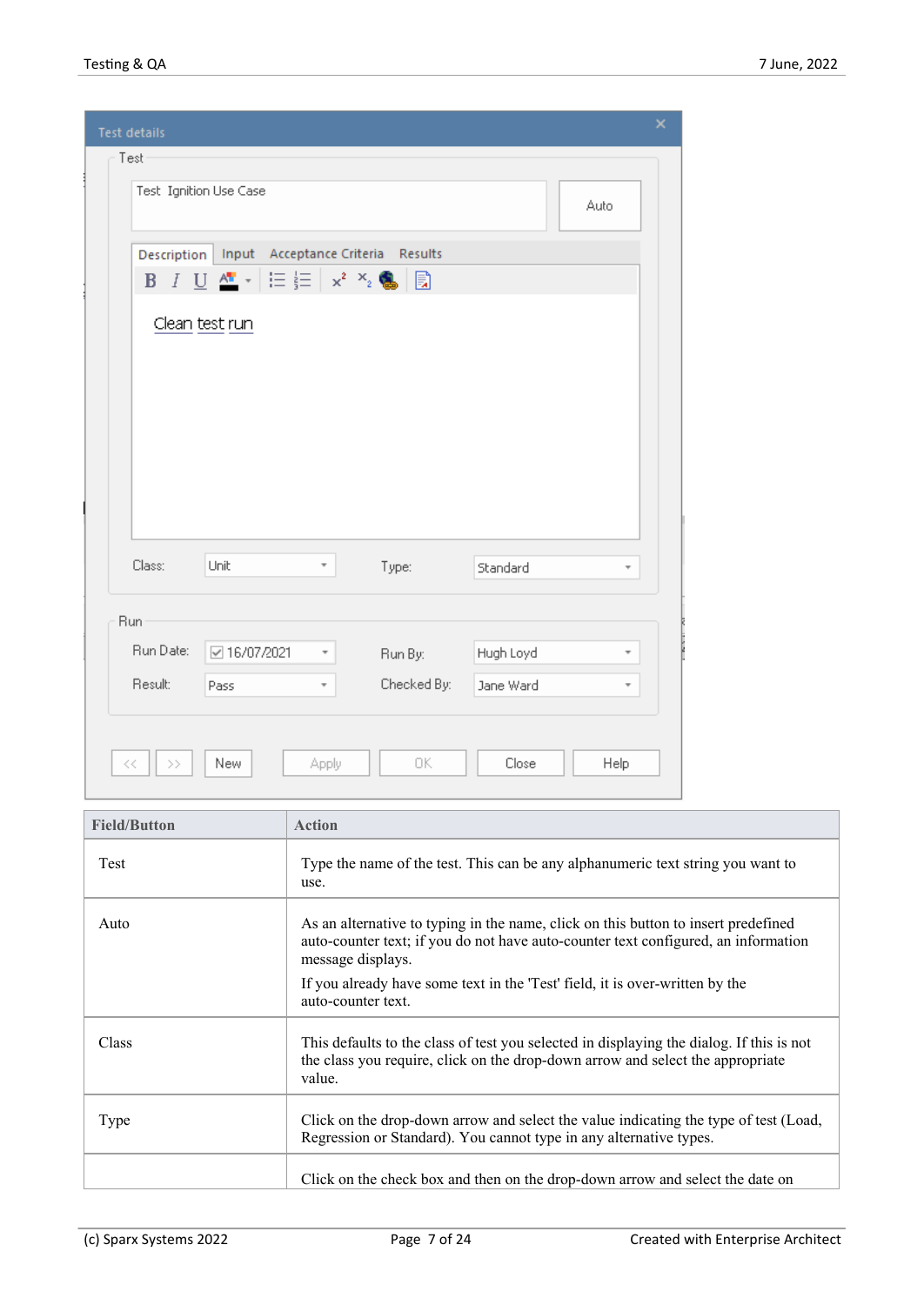| Run Date                   | which the test is to be run (or when it was last run).                                                                                                                                                                            |
|----------------------------|-----------------------------------------------------------------------------------------------------------------------------------------------------------------------------------------------------------------------------------|
| Run By                     | Click on the drop-down arrow and select the name of the person who is to run, or<br>has run, the test. The list selection defaults to your name as the current user.                                                              |
|                            | (Possible values are derived from the Project Author definitions in the 'People'<br>dialog - select the 'Settings > Reference Data > Model Types > People > Project<br>Authors' ribbon option.)                                   |
| Result                     | Click on the drop-down arrow and select the value indicating the current status of<br>the test (Not Run, Pass, Fail, Deferred or Canceled). You cannot type in any<br>alternative values.                                         |
| Checked By                 | If you have provided a Run date, when you click on this field it defaults to your<br>user name as the current user.                                                                                                               |
|                            | If you have not provided a Run Date, click on the drop-down arrow; the list<br>selection defaults to your user name as the current user.                                                                                          |
|                            | If you are not the person who is to check, or has checked, the results of the test,<br>scroll to and select the name of the relevant person.                                                                                      |
| Description                | Type a description of the test; you can format the text using the Notes toolbar at the<br>top of the field. The text you type here is also shown in the Notes window, under<br>the 'Description' heading.                         |
| Input                      | Type in the input data provided to the test; you can format the text using the Notes<br>toolbar at the top of the field. The text you type here is also shown in the Notes<br>window, under the 'Input' heading.                  |
| Acceptance Criteria        | Type the acceptance or test success conditions; you can format the text using the<br>Notes toolbar at the top of the field. The text you type here is also shown in the<br>Notes window, under the 'Acceptance Criteria' heading. |
| Results                    | Type the results of the last test; you can format the text using the Notes toolbar at<br>the top of the field. The text you type here is also shown in the Notes window,<br>under the 'Results' heading.                          |
| Apply                      | Click on this button to save the data you have entered and to add the entry to the<br>Test Cases window and the Browser window, keeping the 'Test details' dialog open.                                                           |
| OK                         | Click on this button to save all new data and close the 'Test details' dialog.                                                                                                                                                    |
| <b>New</b>                 | Click on this button to clear the data entry fields ready for defining another test.                                                                                                                                              |
| left chevron/right chevron | If there are existing tests, click on these buttons to display the details of the<br>previous test or next test in the sequence.                                                                                                  |
| Close                      | Click on this button to discard all unsaved data and close the dialog.                                                                                                                                                            |

# **Create a Test Record in the Test Cases Window**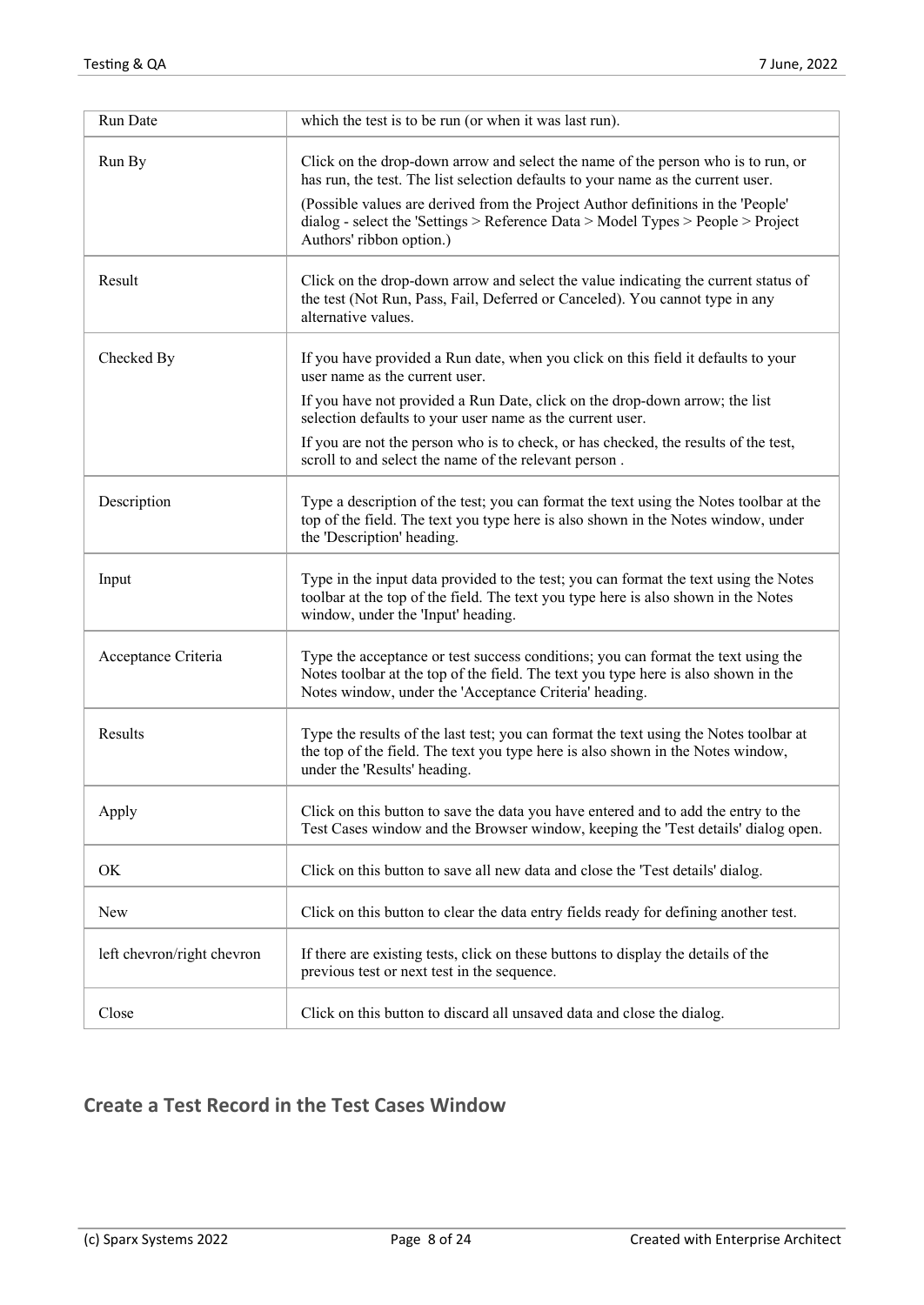| <b>Test Cases</b>                                                          |        |                       |           |            |                |            |
|----------------------------------------------------------------------------|--------|-----------------------|-----------|------------|----------------|------------|
| * Full Test Suite * Unit Inspection Integration System Scenario Acceptance |        |                       |           |            |                |            |
| Test                                                                       | Status | $\blacktriangle$ Type | Run By    | Checked By | Description    | Run Date   |
| Test Ignition Use Case                                                     | Pass   | Standard              | Hugh Loyd | Jane Ward  | Clean test run | 16/07/2021 |
| Add new Unit                                                               |        |                       |           |            |                |            |
|                                                                            |        |                       |           |            |                |            |

Depending on your screen width and the fields you have exposed in the Test Cases window using the 'Field Chooser' dialog, you might need to scroll the window left and right to see all fields. As it is possible to change the sequence of fields across the window, the fields might not be in the order as documented.

| <b>Field/Button</b> | <b>Action</b>                                                                                                            |
|---------------------|--------------------------------------------------------------------------------------------------------------------------|
| Test                | Overtype the <i>Add new <math>\leq</math> test type</i> $\geq$ text with the name of the new test.                       |
| <b>Status</b>       | Click on the field and on the drop-down arrow, and select the appropriate status.                                        |
| Type                | Click on the drop-down arrow and select the appropriate test type - Load,<br>Regression or Standard.                     |
| Run By              | Click on the drop-down arrow and select the name of the person who ran - or will<br>run - the test.                      |
|                     | You can also start typing the name of the person, until the auto-complete facility<br>fills in the rest of the name.     |
| Checked By          | Click on the drop-down arrow and select the name of the person who checked - or<br>will check - the results of the test. |
|                     | You can also start typing the name of the person, until the auto-complete facility<br>fills in the rest of the name.     |
| Description         | Type in a short description or explanation of the test.                                                                  |
| <b>Run Date</b>     | Type in the date on which the test was last executed, in dd/mm/yyyy format.                                              |

#### **Notes**

- · To delete an item, right-click on it in the Test Cases window and click on the 'Delete' option in the context menu; in response to the confirmation prompt, click on the Yes button
- · A further possibility for generating and editing Test items is to right-click on the *Testing* category in the 'Details' tab of the Inspector window - or the required item within the list -and select menu options to perform the required operation
- · To change the element for which to create or edit Test items, click on the element in a diagram or the 'Project' tab of the Browser window
- In the Corporate, Unified and Ultimate Editions of Enterprise Architect, if security is enabled you must have 'Manage Tests' permission to add, update and delete Test records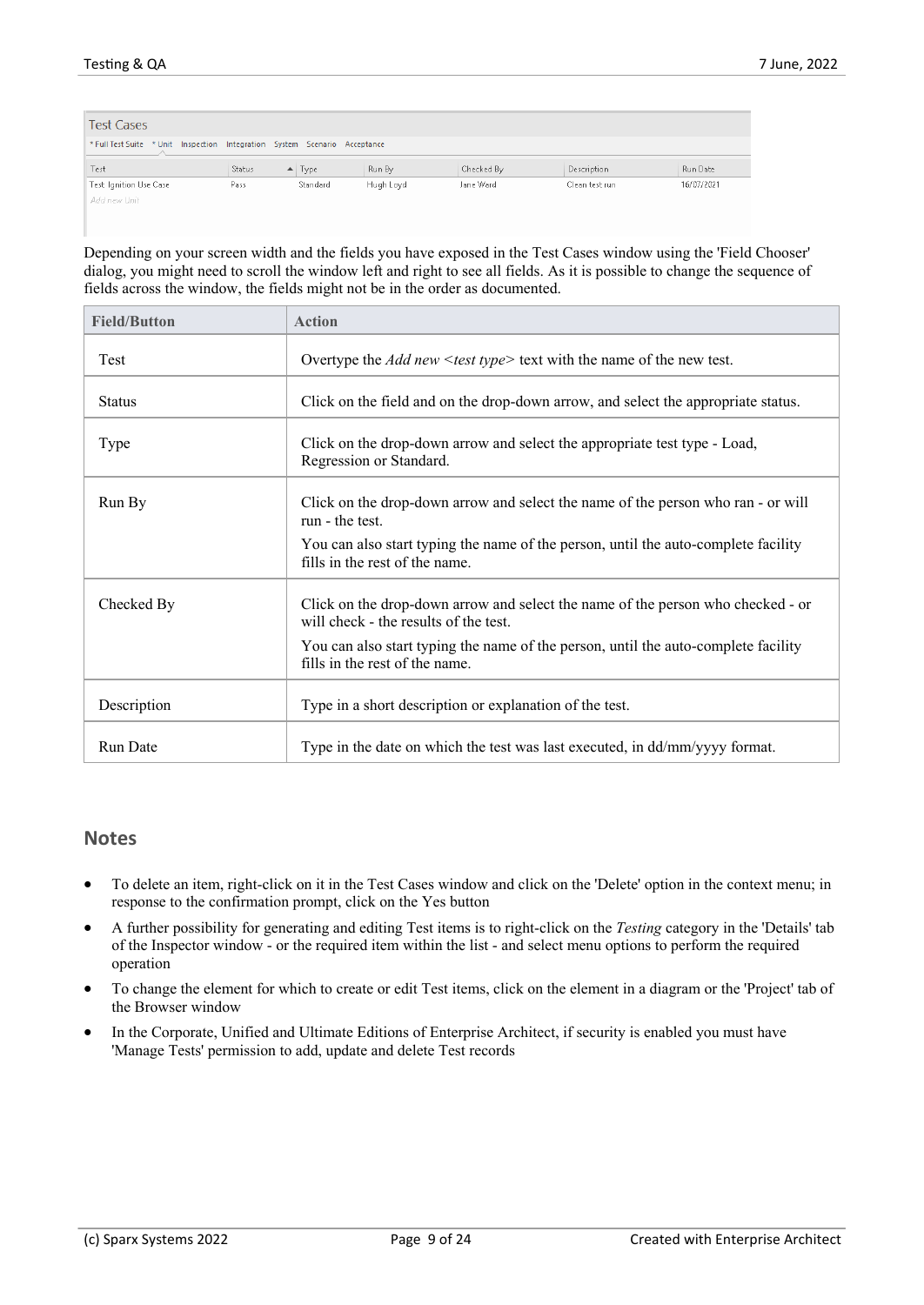# **Show Test Script Compartments**

When you have created a Test record, it is useful to make the test visible on its parent element. You can do this by displaying the test within a Test Script compartment on the element as it displays in a diagram. Any element that is capable of displaying a compartment, and that has a test assigned to it, can show test scripts in a diagram.

### **Show the Test Scriptson an Element in a Diagram**

| <b>Step</b> | <b>Action</b>                                                                                                                                                                                                                                                                                                                                                                                                                                                                                                                                                                                                                |
|-------------|------------------------------------------------------------------------------------------------------------------------------------------------------------------------------------------------------------------------------------------------------------------------------------------------------------------------------------------------------------------------------------------------------------------------------------------------------------------------------------------------------------------------------------------------------------------------------------------------------------------------------|
|             | Open a diagram containing the element with the attached test items.                                                                                                                                                                                                                                                                                                                                                                                                                                                                                                                                                          |
|             | Double-click on the diagram background to display the diagram 'Properties' dialog.<br>Click on the 'Elements' tab.                                                                                                                                                                                                                                                                                                                                                                                                                                                                                                           |
| 3           | In the 'Show Compartments' panel, select the 'Testing' checkbox.                                                                                                                                                                                                                                                                                                                                                                                                                                                                                                                                                             |
| 4           | Click on the OK button to save the setting.<br>Each test item now appears in the <i>test scripts</i> compartment of the diagram element. Items of each type are<br>grouped together so that, for example, all Unit tests on the element are grouped under the heading 'Unit',<br>and all Integration tests on the element are grouped under the heading 'Integration'.<br>If you click on a test item, and the Notes window and/or Test Cases window are open, the test details are<br>immediately displayed in them. If you double-click on the item, the 'Test details' dialog opens, showing<br>the details of that test. |

### **Example**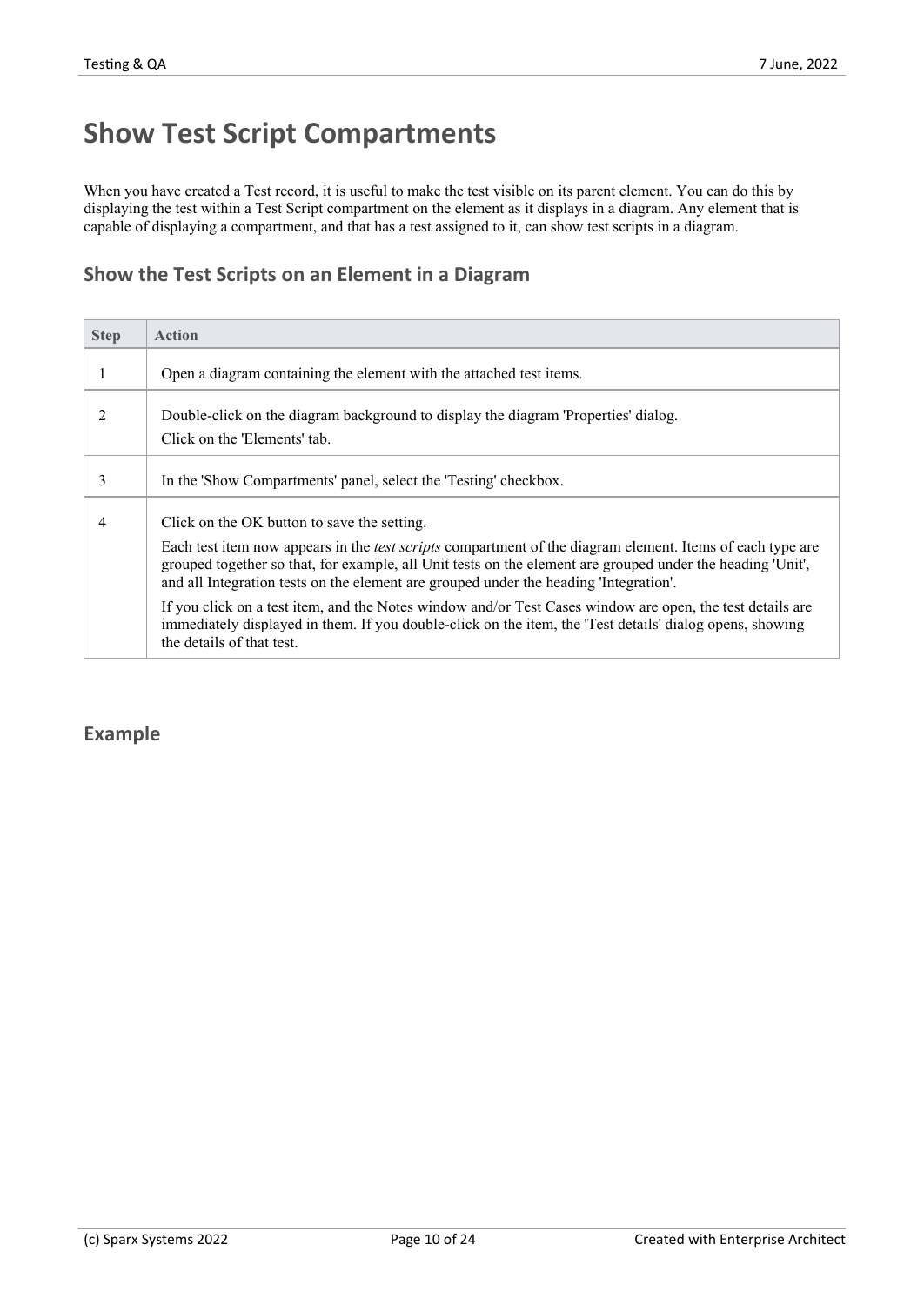| <b>CCBookClientPanel</b>                                                                               |            |  |  |  |  |
|--------------------------------------------------------------------------------------------------------|------------|--|--|--|--|
| «SM_Activity»<br><b>CCBookClientPanel</b><br>$\ddot{}$<br><b>GetBook: CBook</b><br>$+$                 |            |  |  |  |  |
| bookpanel(): CCBookPanel                                                                               |            |  |  |  |  |
| test scripts<br>Unit<br><b>Valid Inputs</b><br>Pass<br>Integration<br><b>Not Run</b><br>Pass on output |            |  |  |  |  |
| maintenance                                                                                            |            |  |  |  |  |
| Issue<br><b>Run time</b><br><b>Triggers</b>                                                            | New<br>New |  |  |  |  |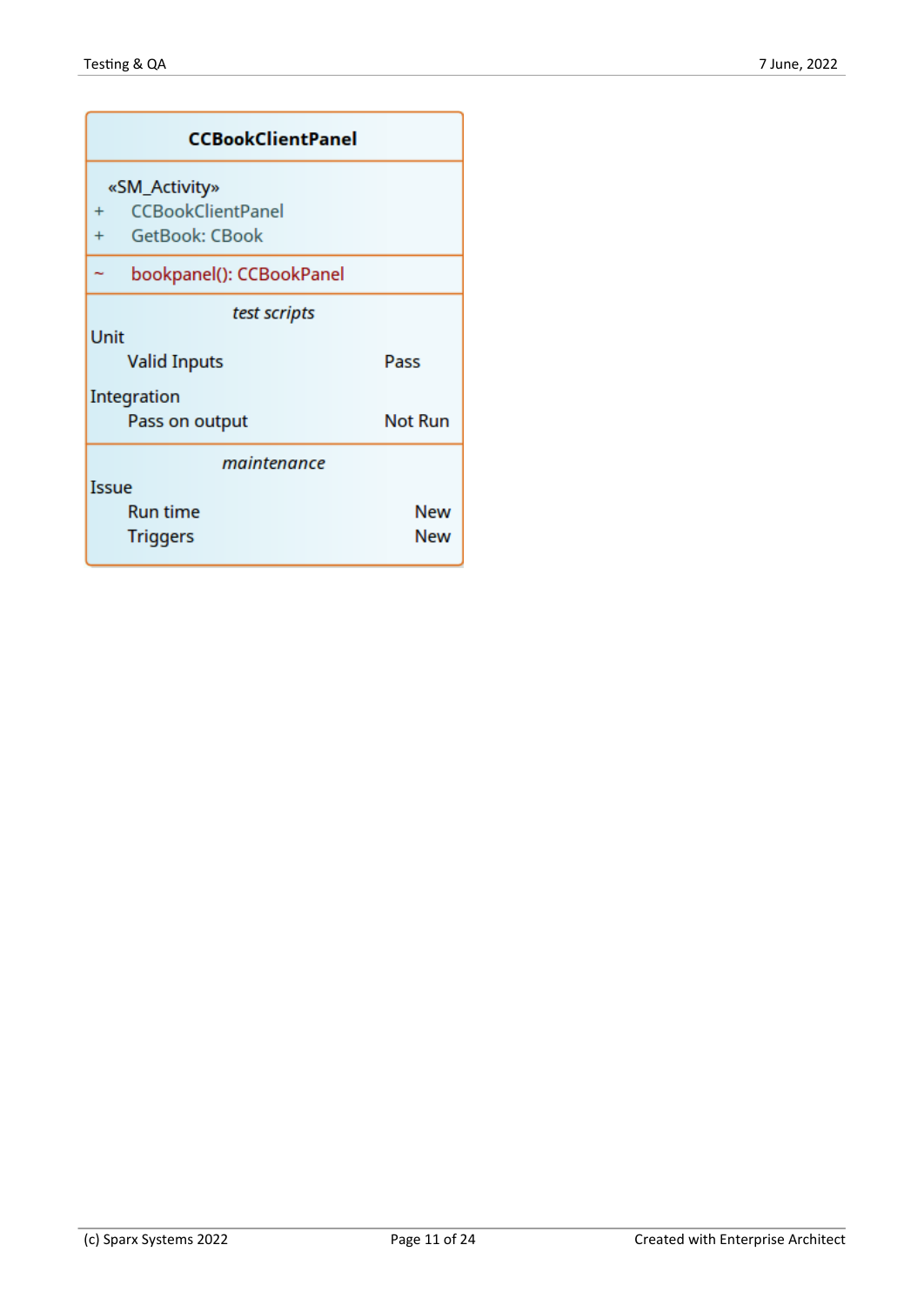# **Properties Window for Test Items**

When the Properties window is open, it displays the properties of the selected object or assigned item, including a Test record for an element. You might select the Test in the Test Cases window, the *test scripts* compartment of an element on a diagram, or in the 'Details' tab of the Inspector window.

The Properties window identifies the test class of the test just under the toolbar, and shows the currentvalues for the:

- Test name
- Test type
- Run date
- · Result
- 'Run by' user, and
- 'Check by' user

You can change the value for each of these fields (except for the 'Test' field), clicking on the drop-down arrow and selecting a new value. For the 'Run by' and 'Check by' fields, you can also start typing in the user name until the autocomplete facility provides the rest of the name.

For the 'Test' field, you can either overtype the test name or click on the icon and apply any autonaming convention you have configured for test items.

The toolbar options operate on the parent element for the test. Any changes you make are automatically saved and displayed elsewhere when you click off the field.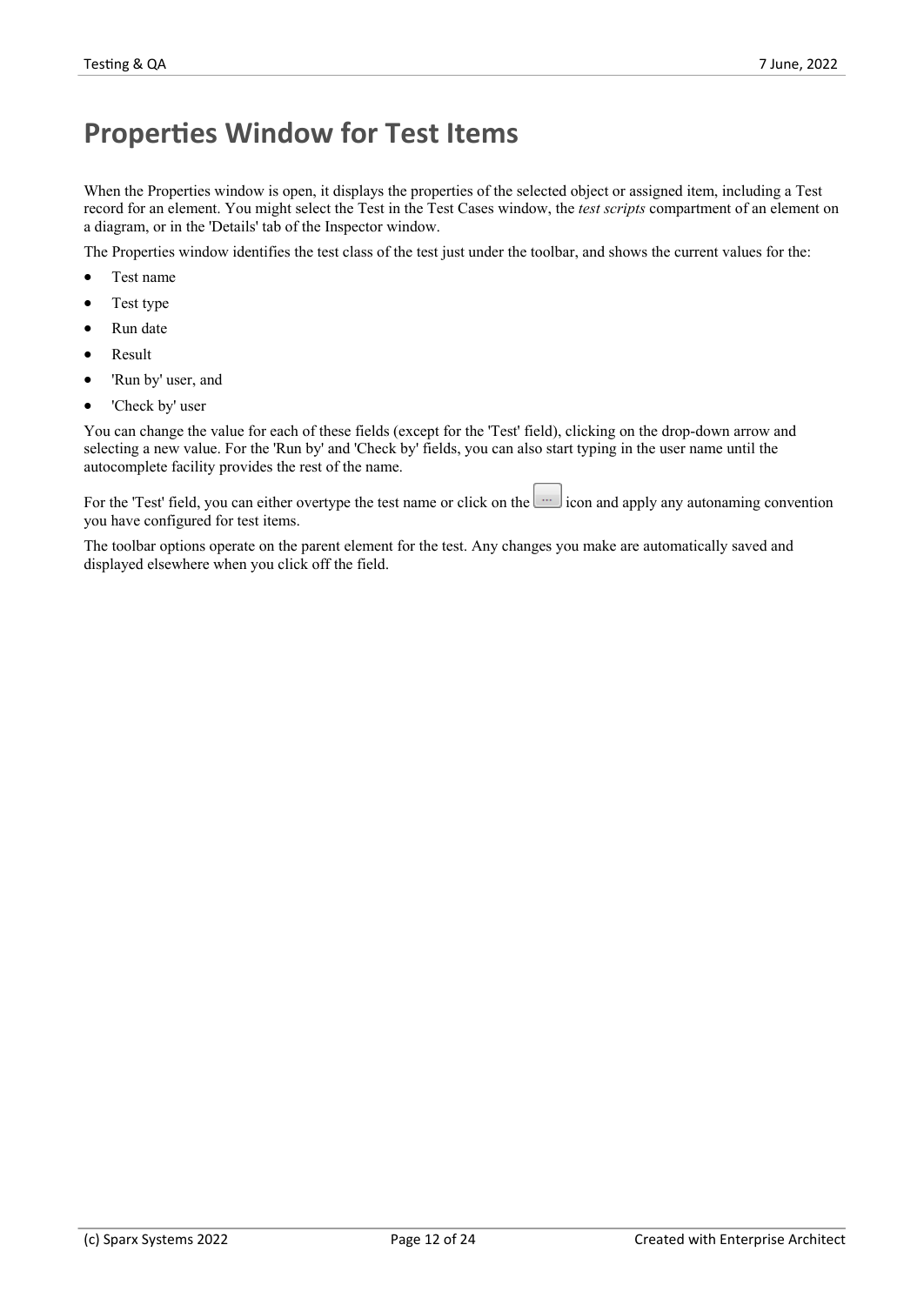# **Move or Copy Tests Between Test Classes**

After you define a test within one test class (Unit, Integration, System, Acceptance, Inspection or Scenario), you might decide that the test either is better suited to another test class, or forms a good template for tests in other classes. If so, you can either move or copy the test to the other class lists.

#### **Access**

Click on the element containing the test records.

| Ribbon                    | Construct > Test Management > Tests > $\lt$ test class > > Right-click on test to<br>move/copy<br>Start > All Windows > Construct > Testing > $\langle$ test category > $>$ Right-click on test |
|---------------------------|-------------------------------------------------------------------------------------------------------------------------------------------------------------------------------------------------|
| <b>Keyboard Shortcuts</b> | $Alt+2$ > Testing : right-click on test to move/copy                                                                                                                                            |

### **Move or Copy a Test**

| <b>Step</b> | <b>Action</b>                                                                                                                           |
|-------------|-----------------------------------------------------------------------------------------------------------------------------------------|
|             | Click on the appropriate option - 'Move to' or 'Copy to'.<br>A list of test classes displays.                                           |
| 2           | Click on the test class to which to move or copy the test.<br>A confirmatory prompt displays.                                           |
| 3           | Click on the Yes button to confirm the move or copy.                                                                                    |
| 4           | In the Test Cases window, click on the tab for the test class you moved/copied the test into, to check that<br>the Test has been added. |
|             | Double-click on the test to open the 'Test details' dialog, and make any necessary changes to the Test<br>record.                       |
| 5           | If you are copying the test to more than one other test class, repeat steps 1 to 4 for the next class to copy<br>to.                    |

### **Notes**

· If you move or copy a test into the Scenario Tests class, some unassociated data could be lost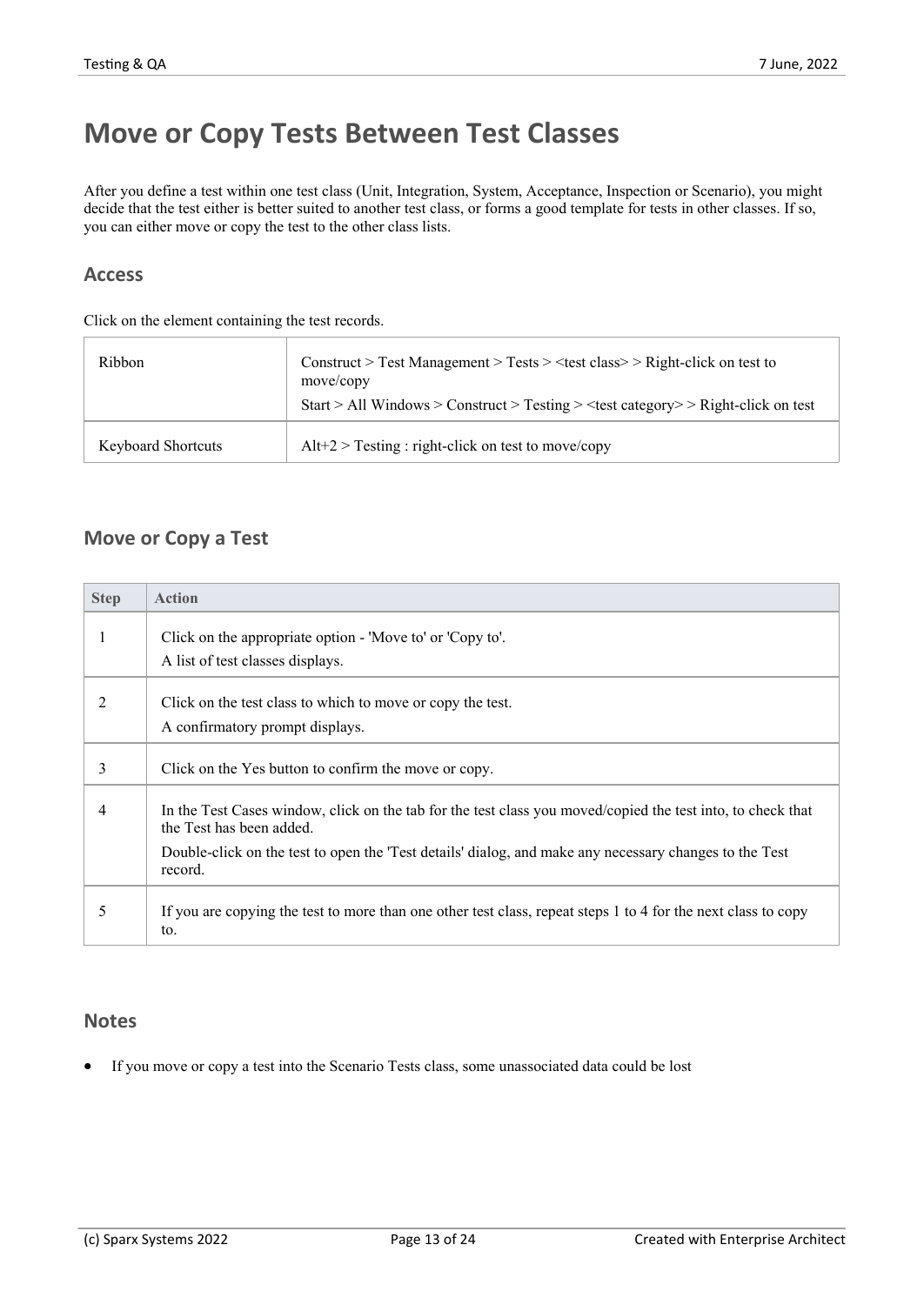# **Create Maintenance Item From Test**

If an element fails a test,one likely consequence is that a Defect (Issue) item has to be raised in model maintenance to correct the problem. You can generate this Defect item directly from the test that failed.

### **Access**

Select the element containing the failed test, then use one of the methods outlined here to display the Test Cases window or 'Details' tab of the Inspector window

| Ribbon                    | Construct > Test Management > Tests > <test class=""> &gt; Right-click on test &gt; Create<br/>a Maintenance Defect from this test</test>         |
|---------------------------|---------------------------------------------------------------------------------------------------------------------------------------------------|
|                           | Start > All Windows > Construct > Testing > $\lt$ test class > > Right-click on test ><br>Create a Maintenance Defect from this test              |
|                           | $Design > Element > Properties > General > Element Brouser > Testing > class >> Right-click on test > Create a Maintenance Defect from this Test$ |
| <b>Keyboard Shortcuts</b> | $Alt+2$ Testing : <test class="">   Right-click on test   Create a Maintenance Defect<br/>from this Test</test>                                   |

### **Create a Maintenance Item from a Test**

| <b>Step</b> | <b>Action</b>                                                                                                                                                                                  |
|-------------|------------------------------------------------------------------------------------------------------------------------------------------------------------------------------------------------|
|             | The system immediately creates the Defect item and displays a confirmation message box.<br>Click on the OK button to clear the message.                                                        |
|             | Open the Defects window (the 'Construct > Change Management > Defects > Show Defects Window'<br>ribbon option).<br>The window shows a Defect item having the same name as the test.            |
|             | Double-click on the Defect item to open it in the 'Defect details' dialog, and edit the item as necessary -<br>you might provide values for the 'Reported By', 'Status' and 'Priority' fields. |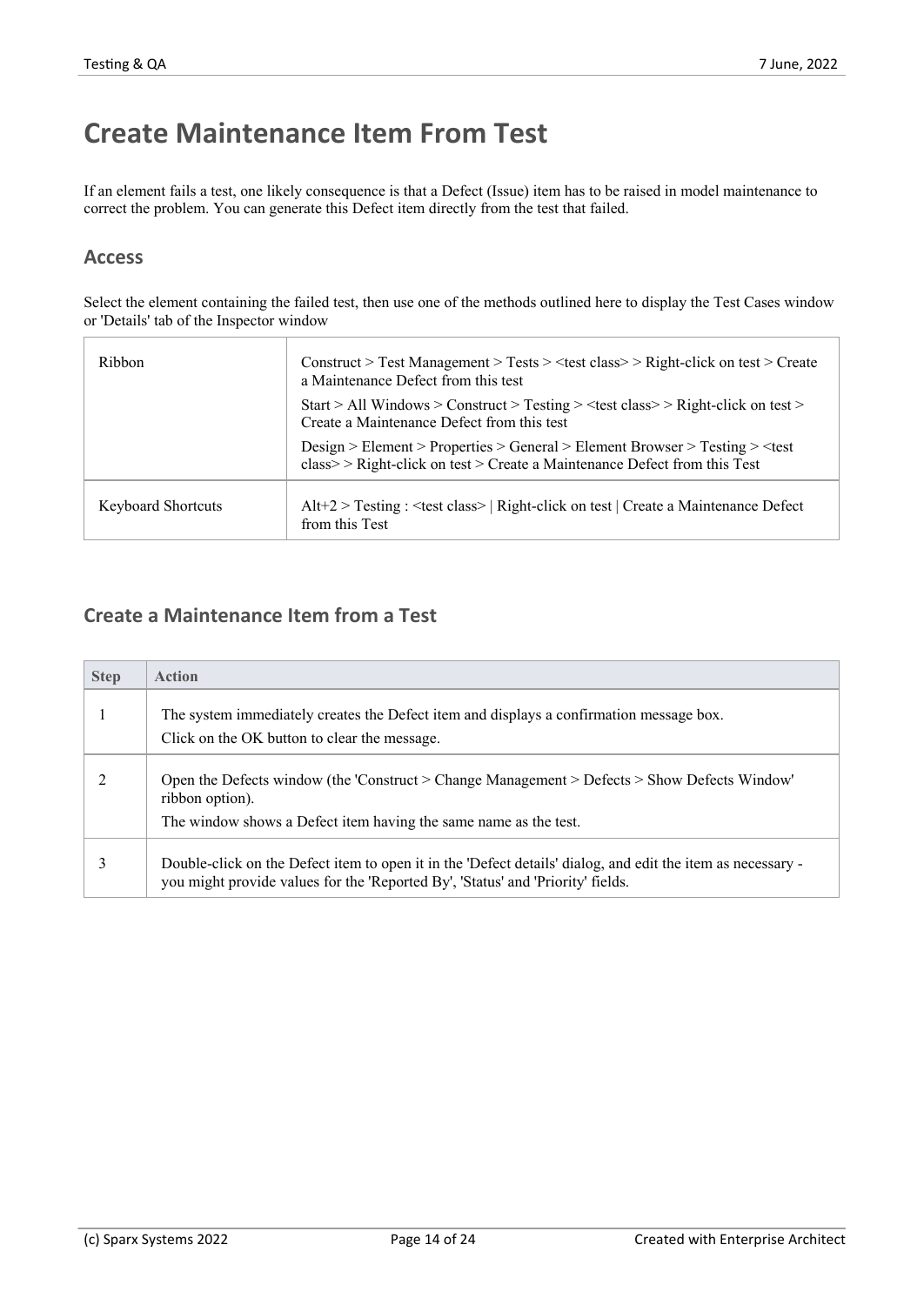# **Move Tests Between Elements**

A test you define for one element might be usefully moved to another if, for example, you are moving your model through stages in a lifecycle or, indeed, modeling a lifecycle. It is possible to simply drag a test of any class and type from either the appropriate tab of the Test Cases window or the 'Details' tab of the Inspector window, onto a different element on a diagram.

#### **Access**

From the Browser window, open the diagram containing the target element, then click on the element from which to move the tests. It is convenient to have both source and target elements on the same diagram, but it is possible to select the source element in the Browser window or on a different open diagram.

It is also convenient to have compartments enabled on the target element, with the Testing (test scripts) compartment selected, so that you can observe the addition of the moved test. (Right-click on the element and select 'Compartment Visibility', then select the 'Testing' checkbox.)

| Ribbon                    | $Start > Application > Design > Browser > Element - expand the 'Testing' category$<br>or<br>Construct > Test Management > Tests   <test class=""></test> |
|---------------------------|----------------------------------------------------------------------------------------------------------------------------------------------------------|
| <b>Keyboard Shortcuts</b> | Alt+2   Testing $>$ <test class<math="">&gt; tab<br/>Click on the source element on a diagram <math>: T</math></test>                                    |

### **Move the Test to the Target Element**

Click on the test that you intend to move, and simply drag it onto the target element. The test name will display in the 'test scripts' compartment of that element. What you would observe might resemble this illustration.

| Stage 1           |         |
|-------------------|---------|
| test scripts      |         |
| Unit              |         |
| <b>UTLinkage</b>  | Not Run |
| System            |         |
| Table integration | Pass    |
|                   |         |
|                   | с       |
|                   |         |

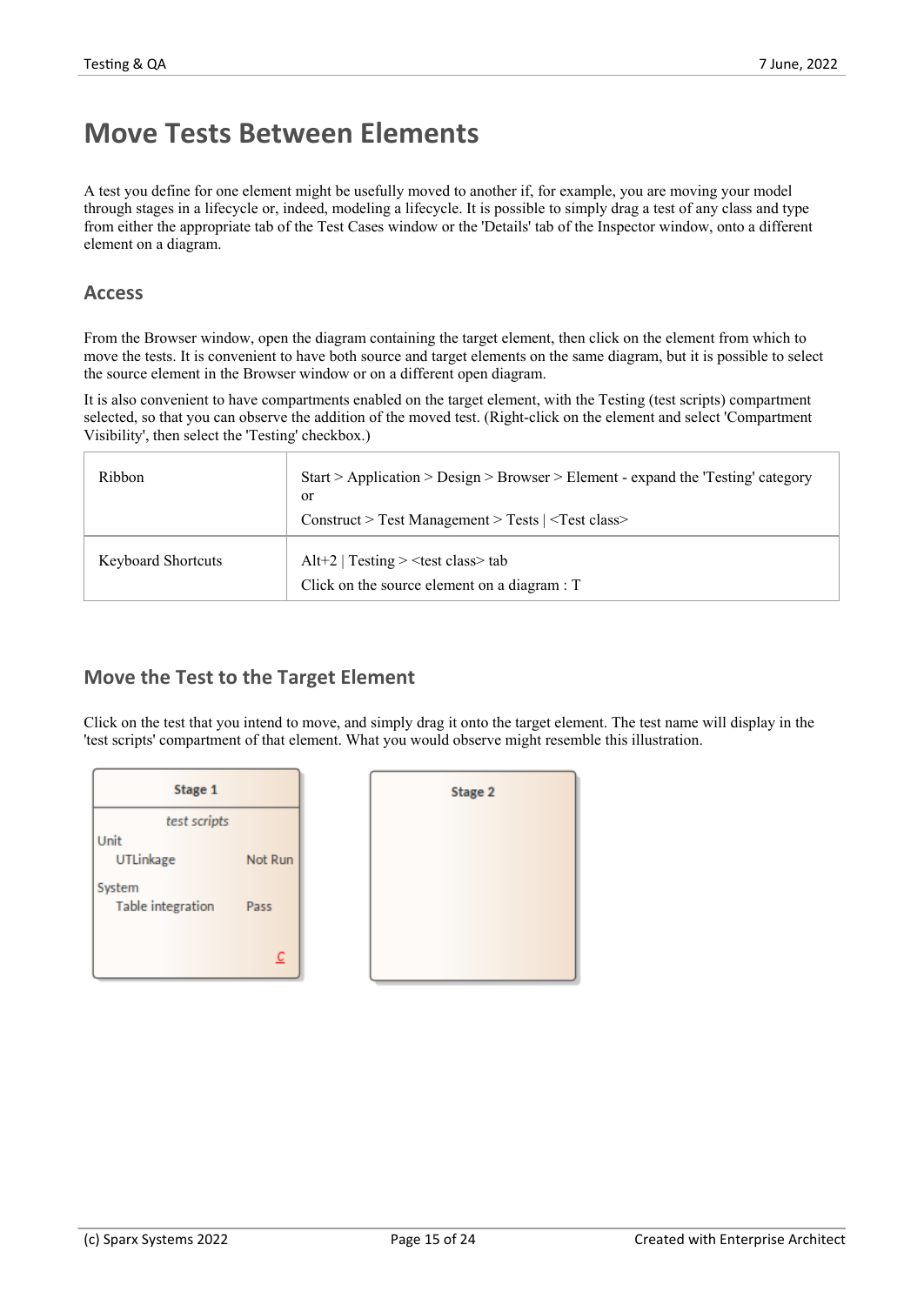| Stage 1                  |      |
|--------------------------|------|
| test scripts             |      |
| System                   |      |
| <b>Table integration</b> | Pass |
|                          |      |
|                          |      |
|                          |      |
|                          |      |
|                          | C    |
|                          |      |

|           | Stage 2      |         |
|-----------|--------------|---------|
|           | test scripts |         |
| Unit      |              |         |
| UTLinkage |              | Not Run |
|           |              |         |
|           |              |         |
|           |              |         |
|           |              |         |
|           |              |         |
|           |              |         |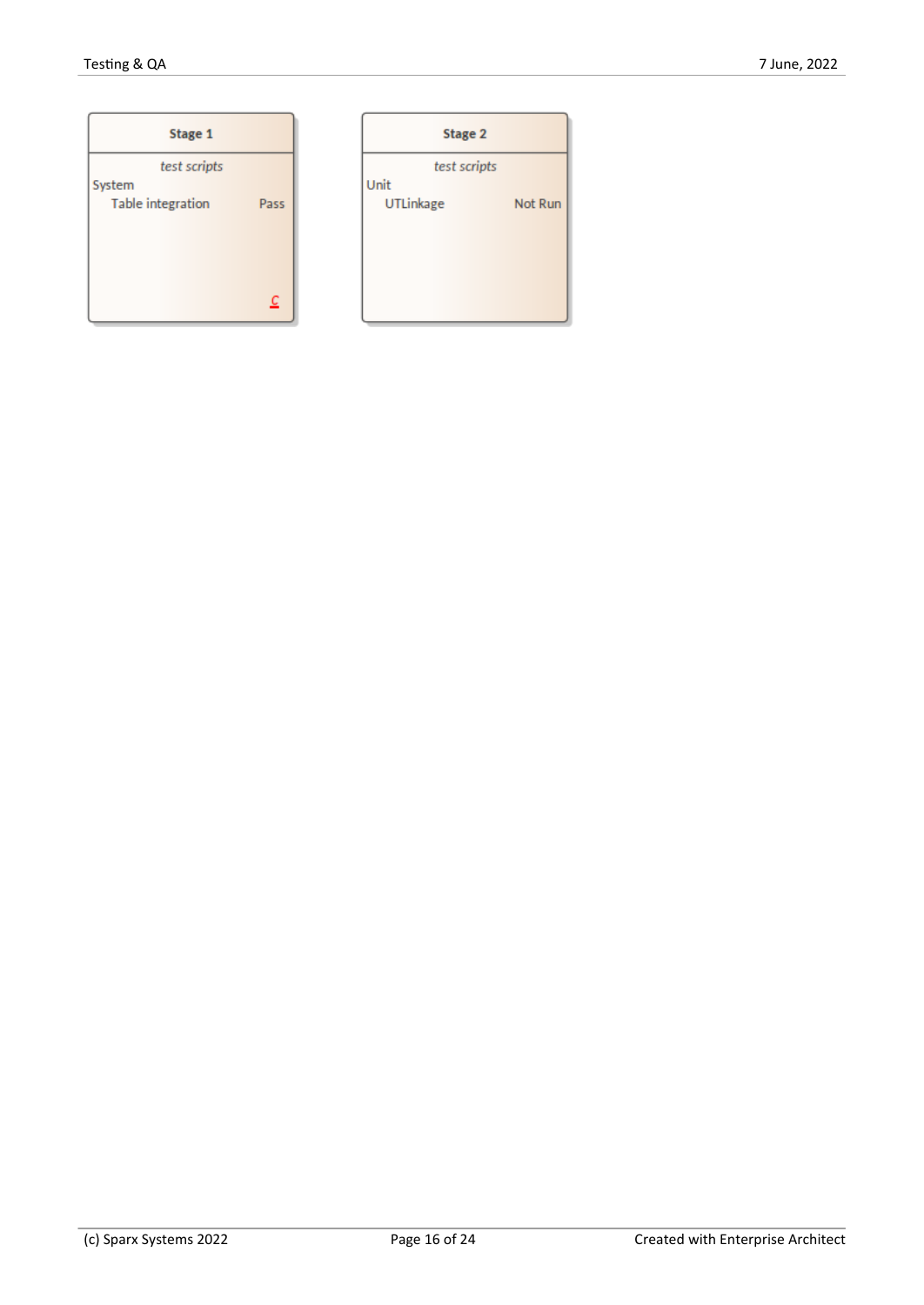# **Import Test From Other Elements**

If you have created useful tests in one element, you can import those tests into any other element through the Test Cases window or 'Details' tab of the Inspector window, and so avoid having to duplicate the test information manually. You open the Test Cases window for the empty target element and then select the source element that contains the tests to import.

### **Access**

Select target element, then:

| Ribbon                    | Construct > Test Management > Tests > <test class="">   Right-click on test list  <br/>Import Test from other Element (s)<br/>Start &gt; All Windows &gt; Construct &gt; Testing &gt; <math>\text{test class}</math> &gt; Right-click on test list  <br/>Import Test from other Element(s)</test> |
|---------------------------|---------------------------------------------------------------------------------------------------------------------------------------------------------------------------------------------------------------------------------------------------------------------------------------------------|
| <b>Keyboard Shortcuts</b> | $Alt+2$ > Testing   Right-click on test list   Import Test from other Element(s) or<br>Alt+9 : Testing > <test class="">&gt; Right-click &gt; Import Test from other Element(s)</test>                                                                                                            |

### **Import a Test**

The 'Import Element Tests' dialog displays.

| <b>Field/Button</b>                           | <b>Action</b>                                                                                                                                                                                           |
|-----------------------------------------------|---------------------------------------------------------------------------------------------------------------------------------------------------------------------------------------------------------|
| Select element                                | Click on the drop-down arrow and locate and select the source element.                                                                                                                                  |
|                                               | This list identifies elements that have tests that can be imported.                                                                                                                                     |
| Show related elements only                    | Select this checkbox to restrict the list of selectable elements to those that are<br>related to the target element.                                                                                    |
| Limit selection to these<br>Object Types only | If you want to restrict the list of selectable elements to only those of specific types,<br>type in those element types in a comma-separated list.                                                      |
| Refresh                                       | Click on this button after changing any of the field values, to refresh the list of<br>available elements in the 'Select element' field.                                                                |
| Select items to import                        | Lists the tests defined in the source element. Select the test(s) to import.                                                                                                                            |
|                                               | If you have not used the 'Select element' field, any tests listed are from the current<br>element to which this test record belongs. There is no purpose in importing these.                            |
| <b>Import As</b>                              | Defaults to the test class of the Test you selected to populate from the other<br>element. If you need to change this, click on the drop-down arrow and select a<br>different test class from the list. |
| A11                                           | Click on this button to select all tests listed in the 'Select items to import' field.                                                                                                                  |
| None                                          | Click on this button to clear the selection of tests listed in the Select items to                                                                                                                      |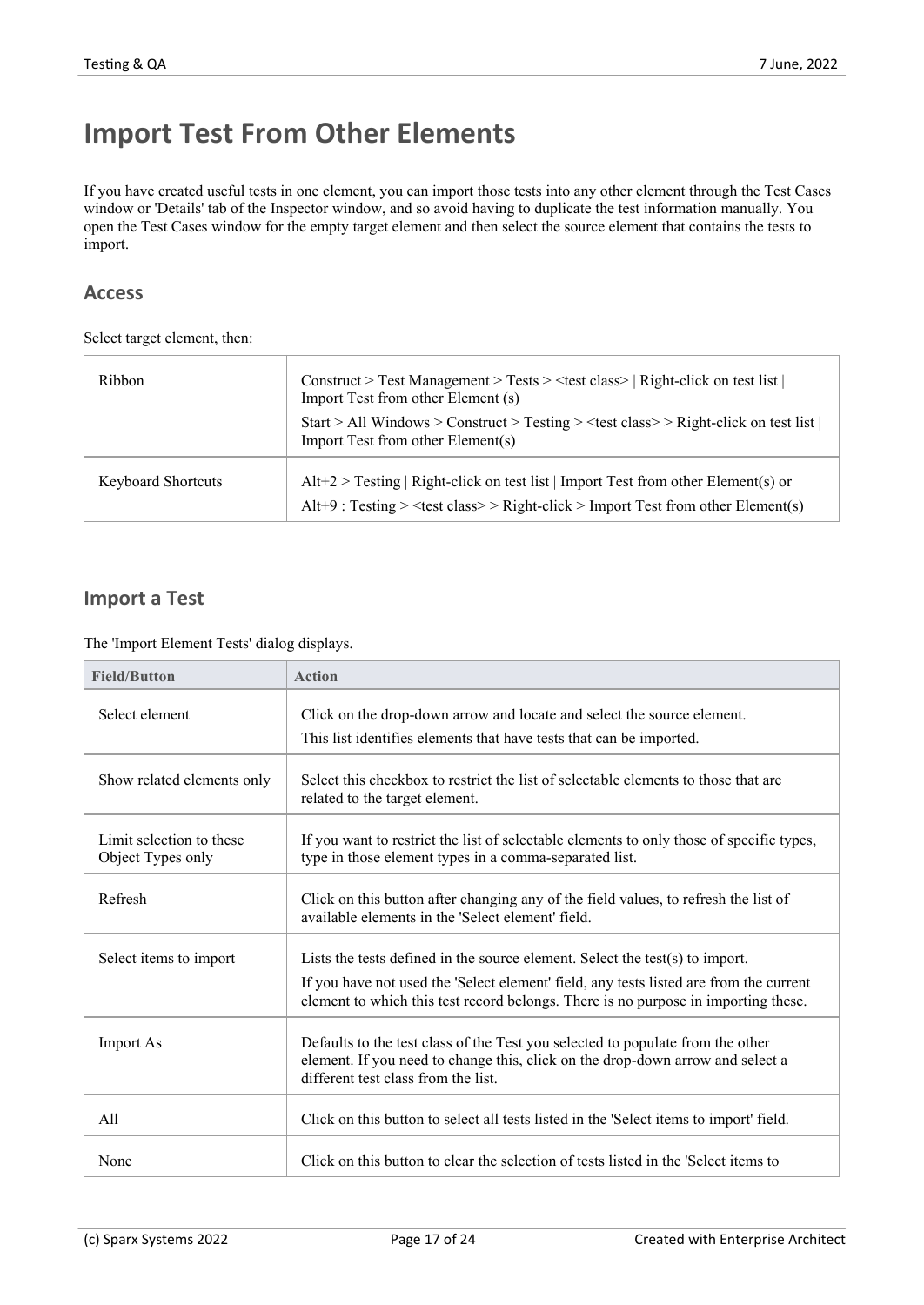|        | import' field.                                           |
|--------|----------------------------------------------------------|
| Import | Click on this button to import the selected test $(s)$ . |

### **Notes**

· In the Corporate, Unified and Ultimate Editions of Enterprise Architect, if security is enabled you must have 'Manage Tests' permission to add, update and delete test records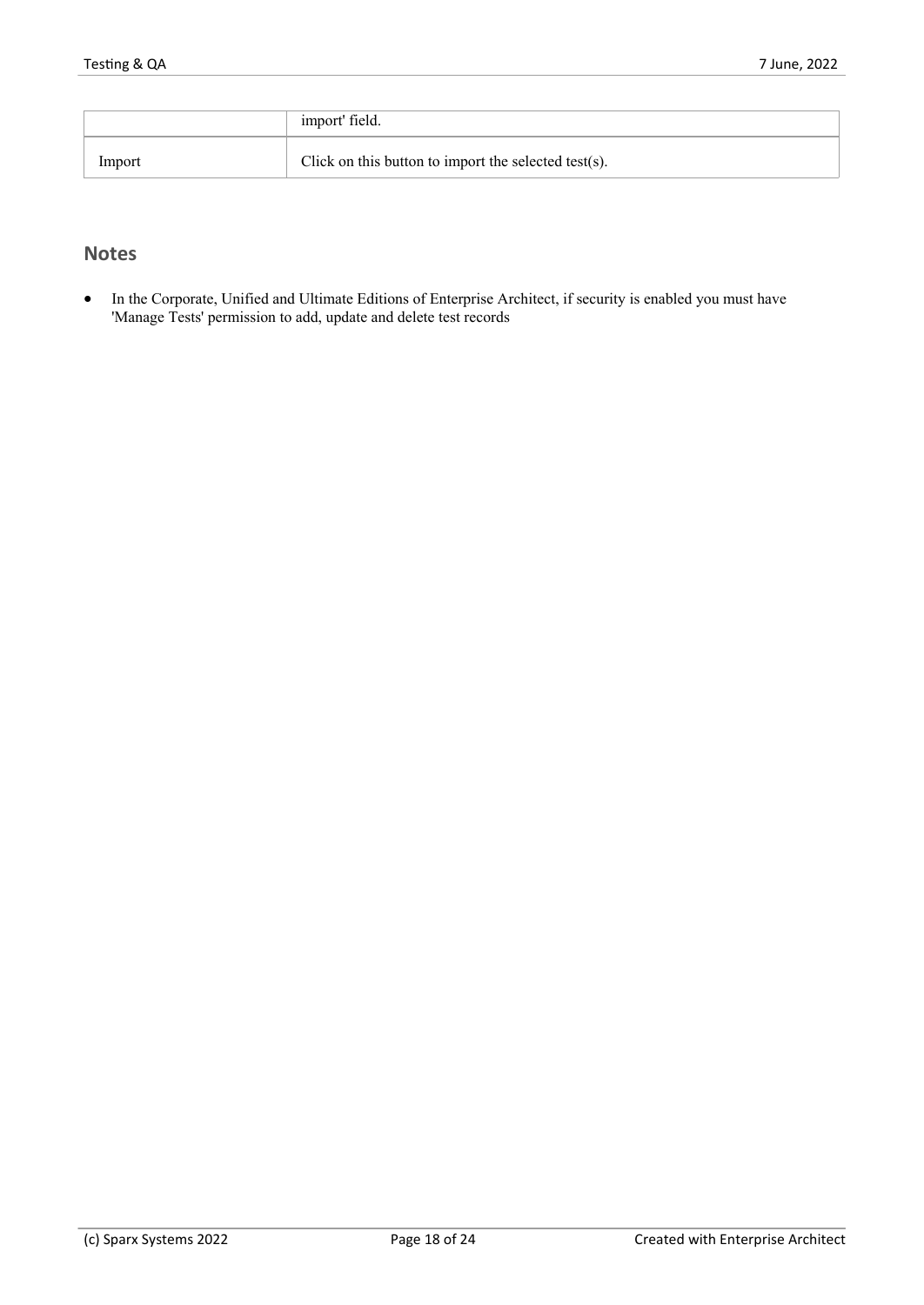# **Import Scenario as Test**

If you are creating a test for a scenario from either a single element or many elements in a Package, you do not have to manually re-type the scenario details into the test record. You can generate the testinto the 'Scenario Tests' class ofone element from one or more scenarios in any element in the model.

Within the Scenario Test record, the scenario description is copied to the 'Description' tab. If a scenario contains a specification, its Action steps are also copied to the 'Description' tab under the heading 'Structured Specification'.

#### **Access**

Click on the element containing the test records, and use one of the methods identified here to display the 'Import Scenario' dialog.

| Ribbon                    | Construct > Test Management > Tests > $\lt$ test class > > right-click on test list ><br>Import Element Scenario(s) or                                    |
|---------------------------|-----------------------------------------------------------------------------------------------------------------------------------------------------------|
|                           | Construct > Test Management > Tests > $\lt$ test class > > right-click on test list ><br>Import Package Scenario(s) or                                    |
|                           | Start > All Windows > Construct > Testing > $\lt$ test class > $>$ right-click on test list ><br>Import Element Scenario(s)                               |
|                           | Start > All Windows > Construct > Testing > < test class > > right-click on test list ><br>Import Package Scenario(s)                                     |
| <b>Keyboard Shortcuts</b> | $Alt+2$ > Testing : right-click on test list   Import Element Scenario(s) or<br>$Alt+2$ > Testing : right-click on test list   Import Package Scenario(s) |

### **Import a Scenario from a Single Element**

| <b>Field/Button</b>                           | <b>Action</b>                                                                                                                                                                                                                                               |
|-----------------------------------------------|-------------------------------------------------------------------------------------------------------------------------------------------------------------------------------------------------------------------------------------------------------------|
| Select element                                | If you are copying scenarios from a different element to the target element, click on<br>the drop-down arrow and select the source element. The list identifies elements that<br>have scenarios that can be imported.<br>Otherwise, leave this field blank. |
| Show related elements only                    | Select this checkbox to restrict the list of selectable elements to those that are<br>related to the target element.                                                                                                                                        |
| Limit selection to these<br>Object Types only | If you want to restrict the list of selectable elements to only those of specific types,<br>type in those element types in a comma-separated list.                                                                                                          |
| Refresh                                       | Click on this button after changing any of the field values, to refresh the list of<br>available elements in the 'Select element' field drop-down.                                                                                                          |
| Select items to import                        | Lists the scenarios defined in the source element. Select the scenario(s) to import.                                                                                                                                                                        |
|                                               | If you do not use the 'Select element' field, any scenarios listed are from the current<br>element to which this test record belongs.                                                                                                                       |
|                                               | If you have selected a different element, the scenarios come from that element.                                                                                                                                                                             |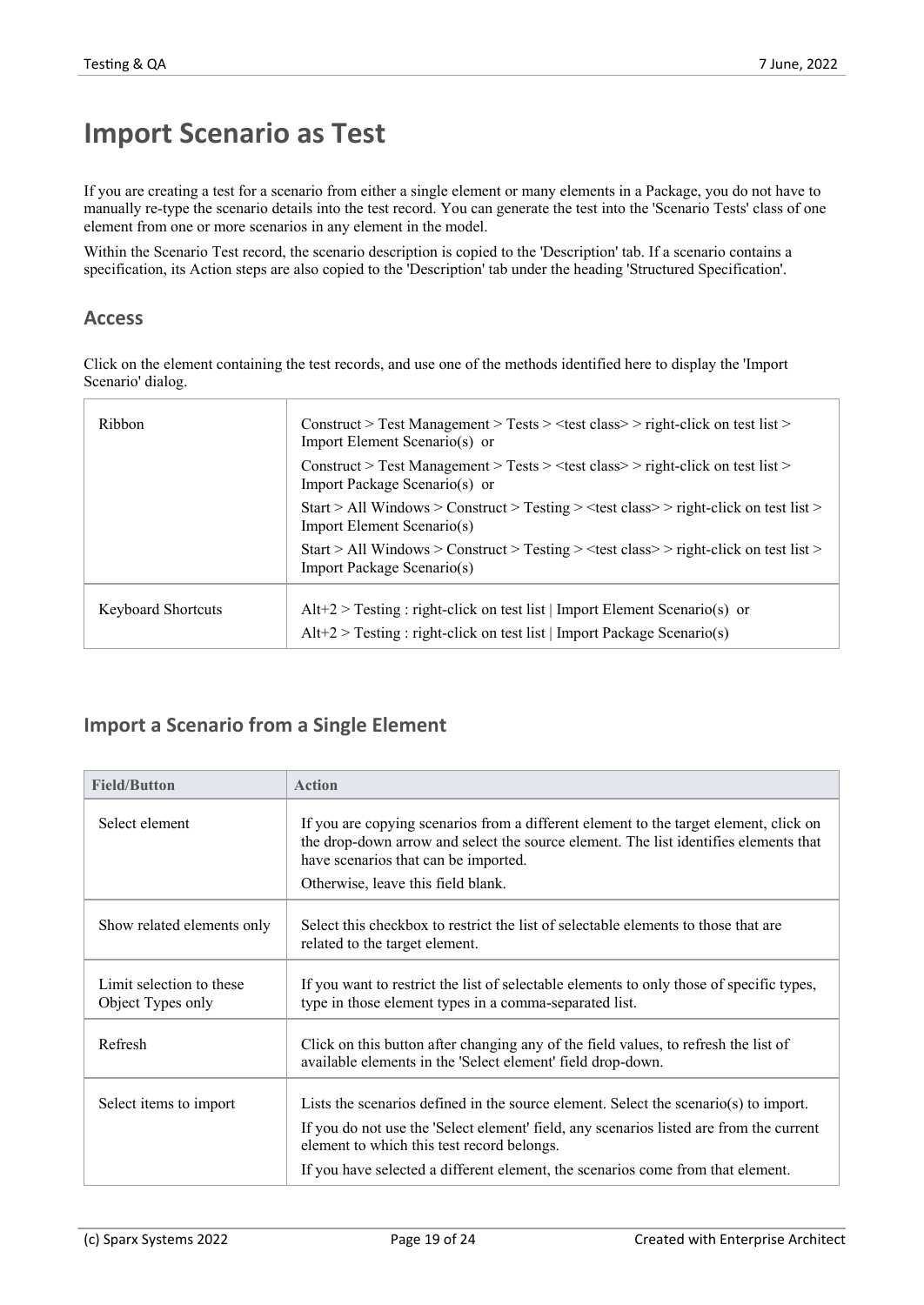| Import As | Defaults to the test class of the Test you selected to populate from the scenario. If<br>you need to change this, click on the drop-down arrow and select a different test<br>class from the list. |
|-----------|----------------------------------------------------------------------------------------------------------------------------------------------------------------------------------------------------|
| All       | Click on this button to select all scenarios listed in the 'Select items to import' field.                                                                                                         |
| None      | Click on this button to clear the selection of scenarios listed in the Select items to<br>import' field.                                                                                           |
| Import    | Click on this button to import the selected scenario(s).                                                                                                                                           |

# **Import Scenarios from the Elements in a Package**

| <b>Field/Button</b>                           | <b>Action</b>                                                                                                                                                                                                                                                 |
|-----------------------------------------------|---------------------------------------------------------------------------------------------------------------------------------------------------------------------------------------------------------------------------------------------------------------|
| Limit selection to these<br>Object Types only | If you want to restrict the selected elements to only those of specific types, enter<br>those element types in a comma-separated list.                                                                                                                        |
|                                               | This version of the 'Import Scenario' dialog lists all scenarios against all elements in<br>the Package; it does not enable you to select a specific element, but does enable you<br>to filter the list of scenarios to those from specific types of element. |
| Refresh                                       | Click on this button after changing the 'Limit Selection' field value, to refresh the<br>list of available elements in the 'Select items to import' field.                                                                                                    |
| Select Items to import                        | Lists the scenarios defined in the selected elements in the Package. Select the<br>$scenario(s)$ to import.                                                                                                                                                   |
| A11                                           | Click on this button to select all scenarios listed in the 'Select items to import' field.                                                                                                                                                                    |
| <b>Import As</b>                              | Defaults to the test class of the Test you selected to populate from the scenario. If<br>you need to change this, click on the drop-down arrow and select a different test<br>class from the list.                                                            |
| None                                          | Click on this button to clear the selection of scenarios listed in the 'Select items to<br>import' field.                                                                                                                                                     |
| Import                                        | Click on this button to import the scenarios from each element as Scenario tests.                                                                                                                                                                             |

### **Notes**

· In the Corporate, Unified and Ultimate Editions of Enterprise Architect, if security is enabled you must have 'Manage Tests' permission to add, update and delete test records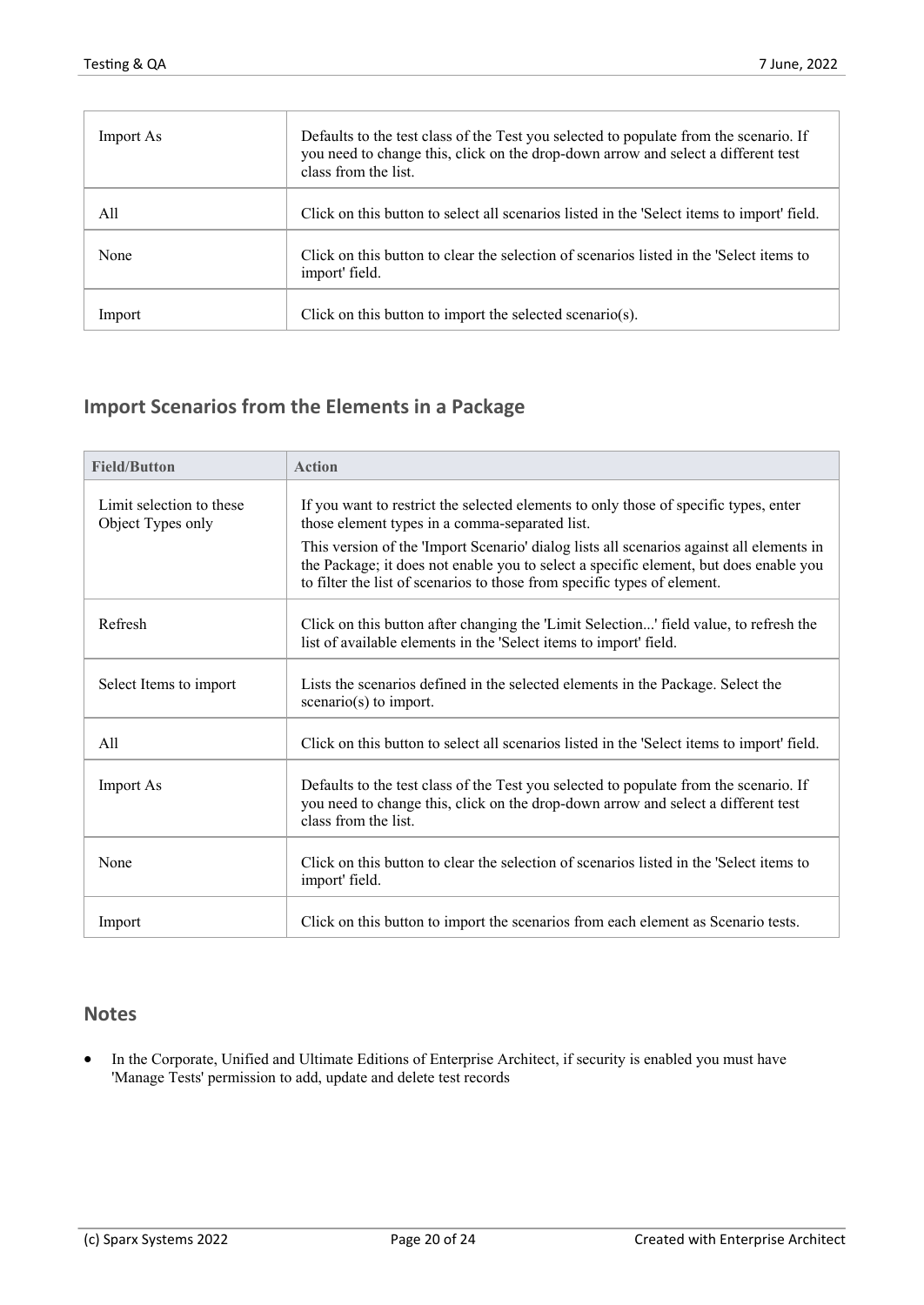# **Import Requirement or Constraint as Test**

If you are creating a test against an internal requirement or internal constraint of an element, you do not have to manually re-type the details into the test record in the 'Test details' dialog. You can generate a testing record on the element from the requirement or constraint.

The test record is generated into the Test Cases window under the currently-selected test class, and the requirement or constraint description is copied to the 'Description' for the test record.

#### **Access**

Select an element, then use one of the methods outlined here to display the Test Cases window or 'Details' tab of the Inspector window.

| Ribbon                    | Construct > Test Management > Tests > $\lt$ test class > > Right-click on test list ><br>Import Element Constraint(s) or Import Element Requirement(s)                  |
|---------------------------|-------------------------------------------------------------------------------------------------------------------------------------------------------------------------|
|                           | Start > All Windows > Construct > Testing > $\lt$ test class > $>$ Right-click on test list<br>$>$ Import Element Constraint(s) or Import Element Requirement(s)        |
|                           | $Design > Element > Properties > General > Element Brouser > Testing > class > Right-click on test list > Import Element Constraint(s) or ImportElement Requirement(s)$ |
| <b>Keyboard Shortcuts</b> | $Alt+2$ > Testing : <test class="">   Right-click on test list   Import Element<br/>Constraint(s) or Import Element Requirement(s)</test>                               |
|                           | Alt+9 : Testing > <test class="">&gt; Right-click &gt; Import Element Constraint(s) or<br/><b>Import Element Requirement(s)</b></test>                                  |
|                           |                                                                                                                                                                         |

### **Import a Requirement or Constraint as a Test**

| <b>Step</b> | <b>Action</b>                                                                                                                                                                                                                      |
|-------------|------------------------------------------------------------------------------------------------------------------------------------------------------------------------------------------------------------------------------------|
|             | On the 'Import Constraint' or 'Import Requirements' dialog (the two dialogs are identical) review the list of<br>internal requirements or constraints in the selected element.                                                     |
| 2           | Click on one of the items to import as a Test, or press Ctrl+click on more than one to import several.                                                                                                                             |
|             | The 'Import As' field defaults to the test class of the Test into which you are importing the requirement or<br>constraint details. If you need to change this, click on the drop-down arrow and select a different test<br>class. |
| 3           | Click on the OK button.                                                                                                                                                                                                            |
|             | Each item is added to the list of tests in the Test Cases window, under the appropriate <test-type>, as a<br/>standard, 'Not Run' test.</test-type>                                                                                |
|             | Double-click on one item to open the 'Test details' dialog to edit the test details; thereafter, just click once<br>on the next test item to edit that in the 'Test details' dialog.                                               |

#### **Notes**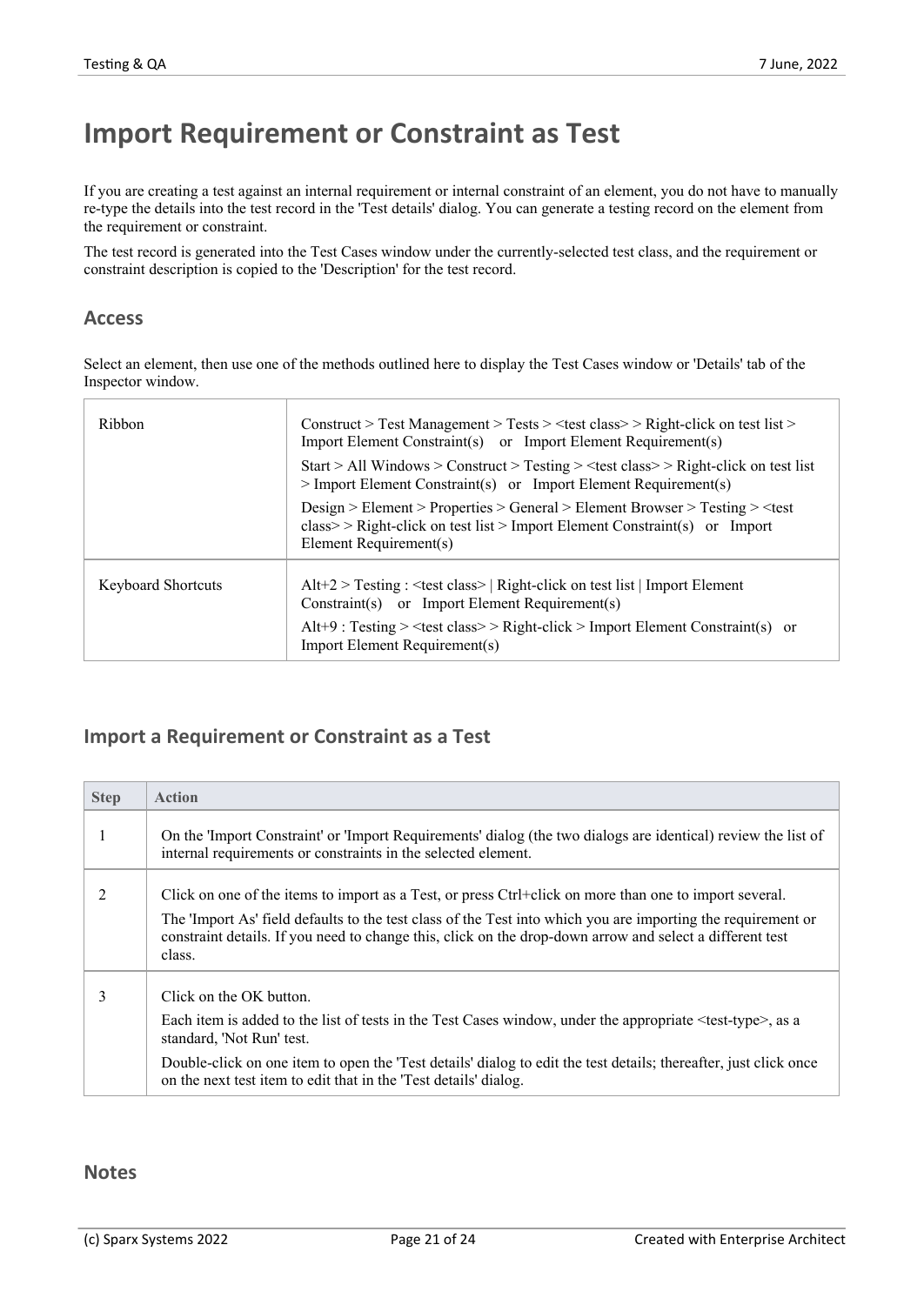· In the Corporate, Unified and Ultimate Editions of Enterprise Architect, if security is enabled you must have 'Manage Tests' permission to add, update and delete test records